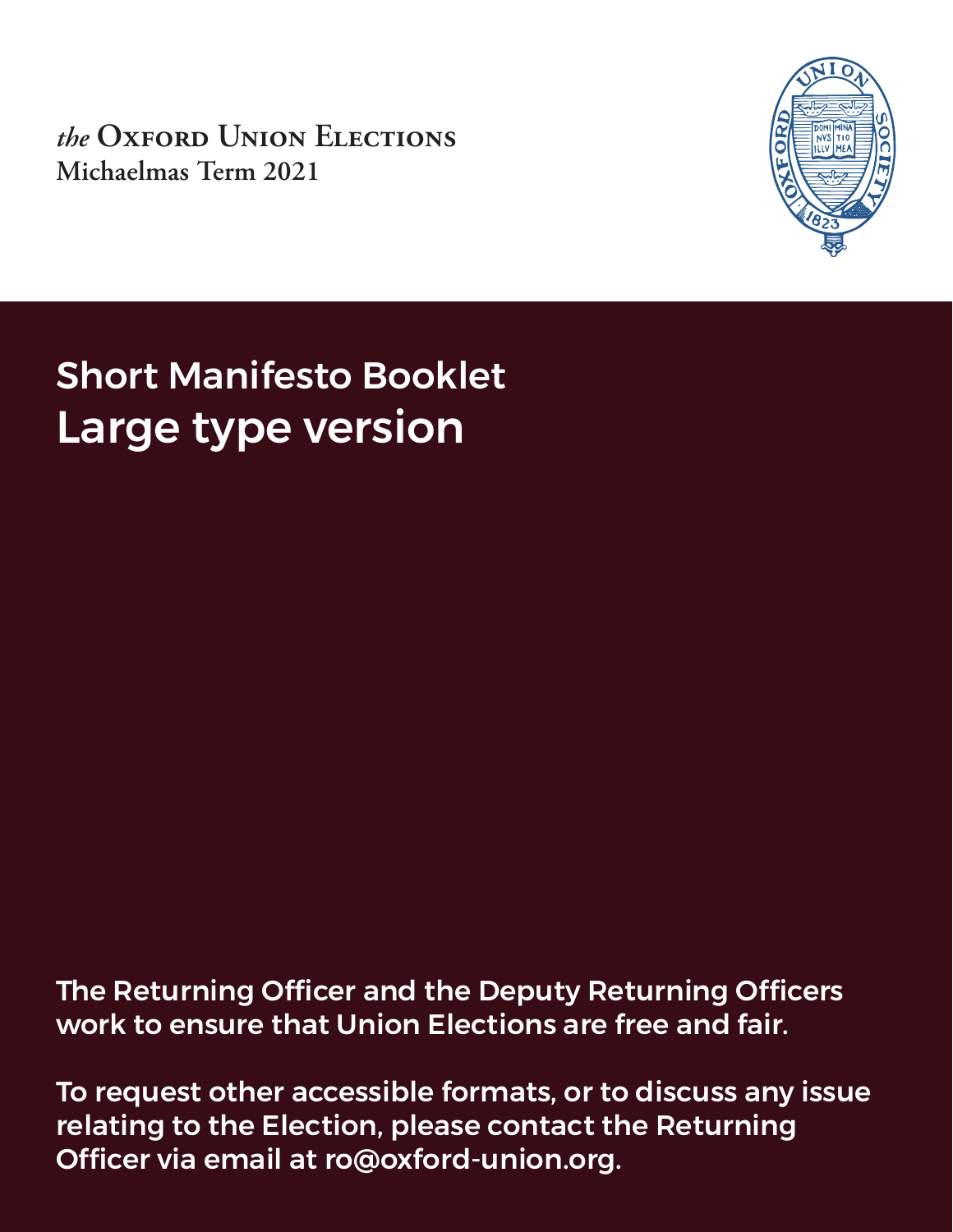# **Election of Junior Officers and Committees Michaelmas Term 2021**

**Poll date:** Friday 26th November 2021

# **Where to vote**

Polling takes place in person in the Union's Goodman Library (the room on the ground floor, next to the marble staircase), from 9.30am to 8.30pm precisely. You must bring proof of membership to vote.

# **How to vote**

There are six elections for different Junior Offices and Committees. For each election, simply number your preferences against each candidate from 1, 2, 3, 4, and so on until you have finished expressing your preferences between the candidates. Expressing later preferences in no way harms your earlier preferences.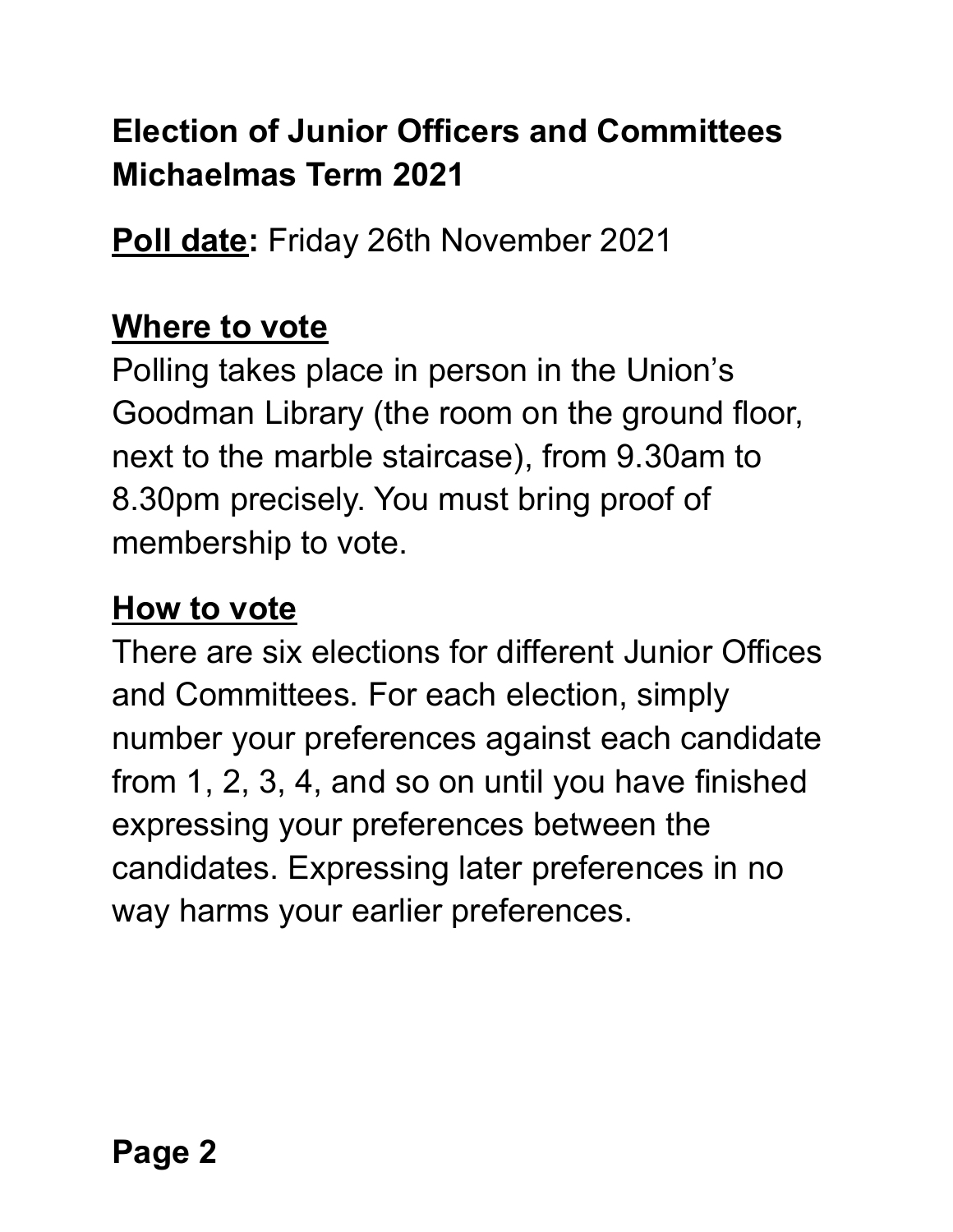# **Candidates' Claims in Manifestos. Allowing members to judge the relative merits of manifestos.**

The Returning Officer has ensured to the best of their ability that all claims made in Manifestos are true; they advise, however, that Members acquaint themselves with the commonly used terms below in order that they are not misled. Members may wish to consider other similar words used as holding the same meanings and draw inferences from the fact that a Candidate has been unable to make the most substantial kinds of claims.

# **Stronger Claims:**

- *Raised / Secured* the Candidate must prove primary responsibility for the production or negotiation of a contractual arrangement, to claim to have raised/secured funds or partnerships.
- *Brought* the Candidate must prove that a speaker visited the Society as a direct result of their confirmation.
- *Confirmed* the Candidate must prove primary responsibility for a speaker accepting an invitation to visit on a mutually agreed date, or the Candidate has drawn up an as yet unsigned contract, following agreement from involved parties on its contents which is set to be signed in due course.
- *Organised* the Candidate must prove their primary control of an event's inception and development. Where primary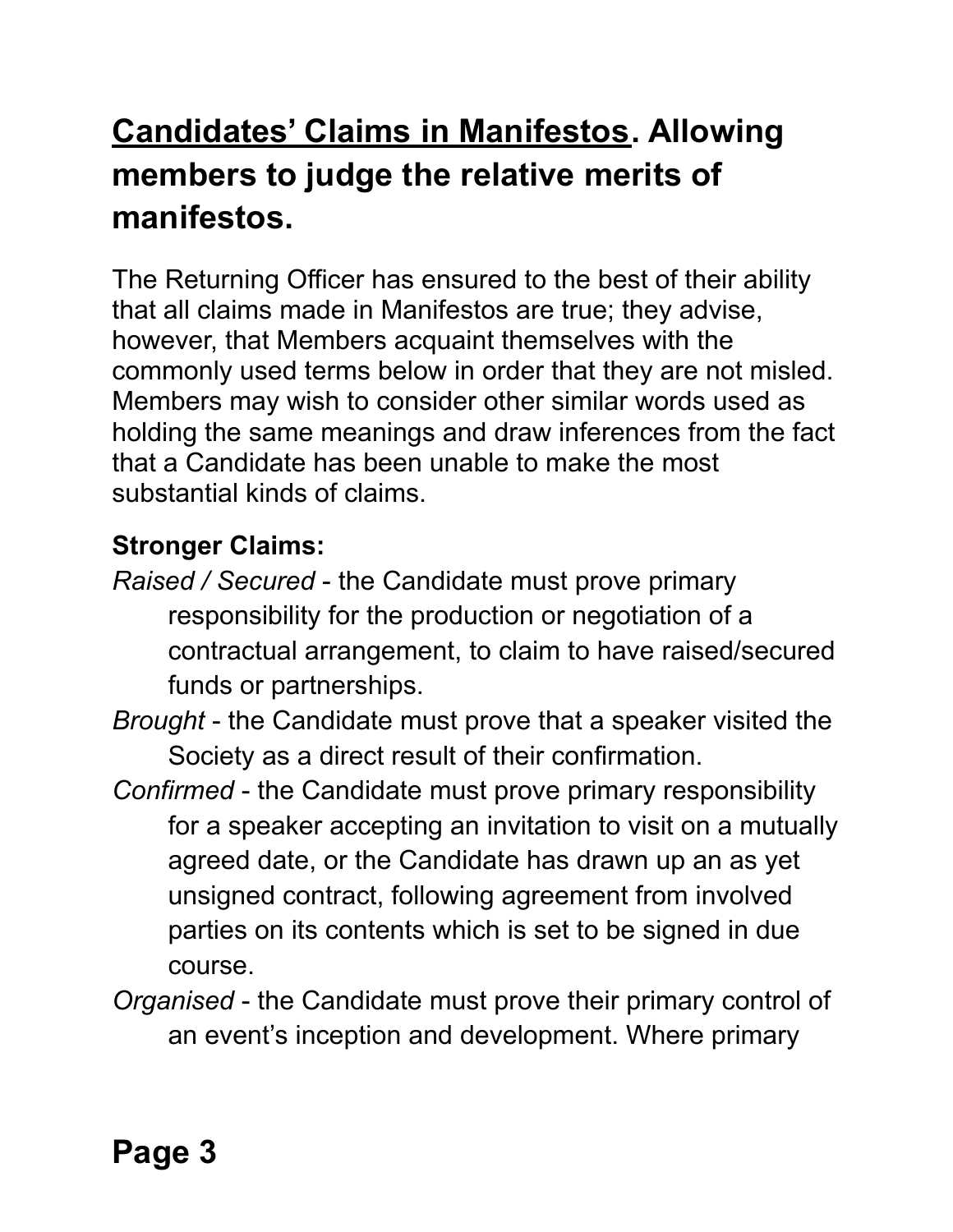control is shared comparably with another Member, co-organised shall be used.

- *Responsible for / Led / Ran* the Candidate must prove primary responsibility for the content of claim.
- *Arranged* the Candidate must prove a substantial degree of control of an event's development, but not the contribution to inception that any organised claim requires.
- *Negotiating* the Candidate must prove primary responsibility for an ongoing negotiation, clear interest in response to their proposition, and further progress from this towards a confirmed claim since then.

# **Weaker Claims:**

*Assisted / Helped to* – modifiers used where there is sufficient proof that a Candidate contributed substantively, but insufficient to prove that they have the necessary level of contribution or control for the stronger claim. *Interest from* – where there is insufficient evidence for a stronger negotiating claim, but there has been clear interest received to their invitation or proposition. *Invited / Contacted* – proof has been provided that the Candidate had primary responsibility for the invitation. *Supervised / Oversaw / Co-ordinated* – proof has been provided for a lower level of involvement in an event or project suitable for these claims.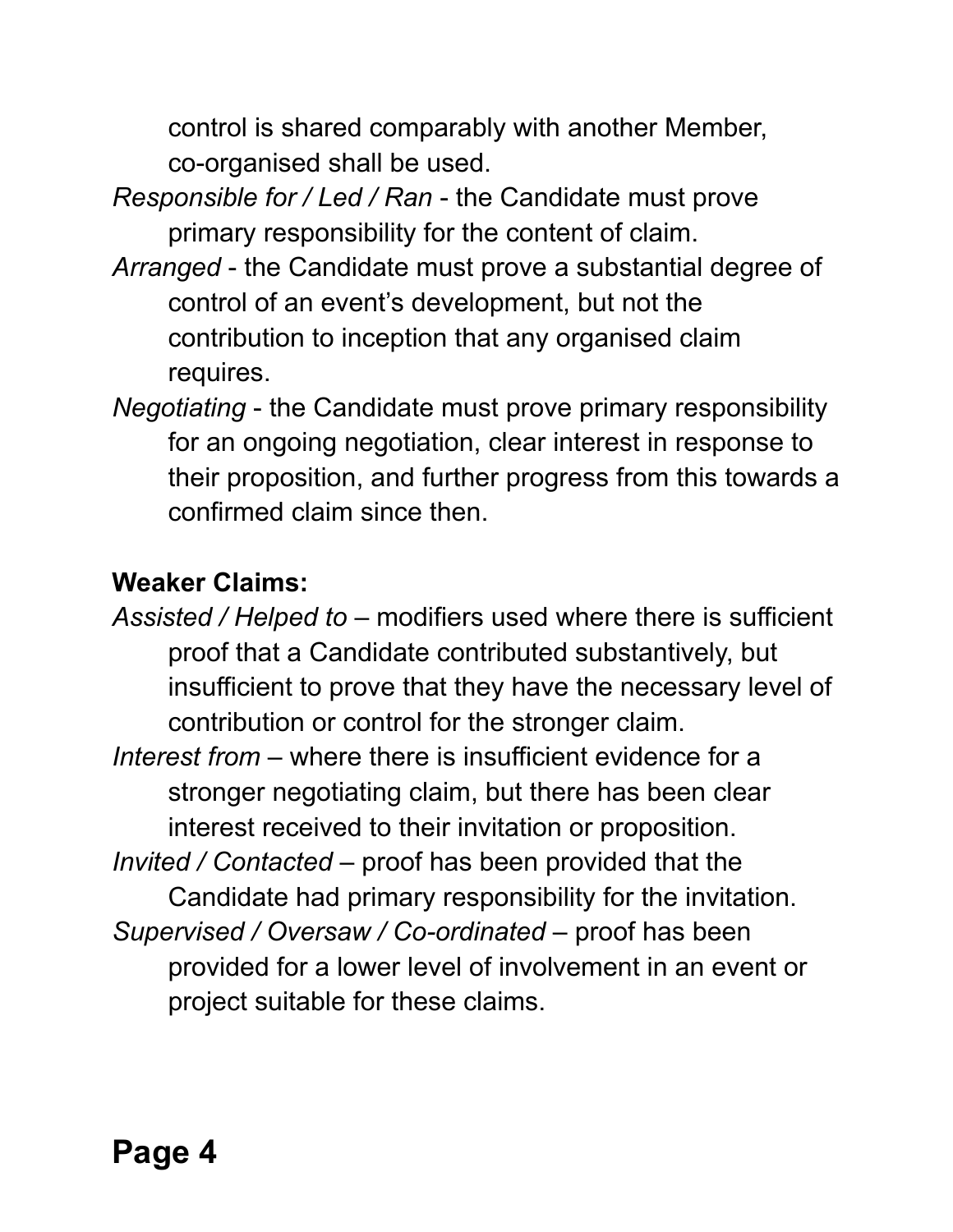*Facilitated / Worked* – proof has been provided that a candidate contributed significantly to an event, usually but not necessarily the logistics or hospitality.

*Weaker claims will be used often in Manifestos even by good Candidates: usually only Candidates for Office will be able regularly to make "stronger claims". The distinction is nonetheless worth making.*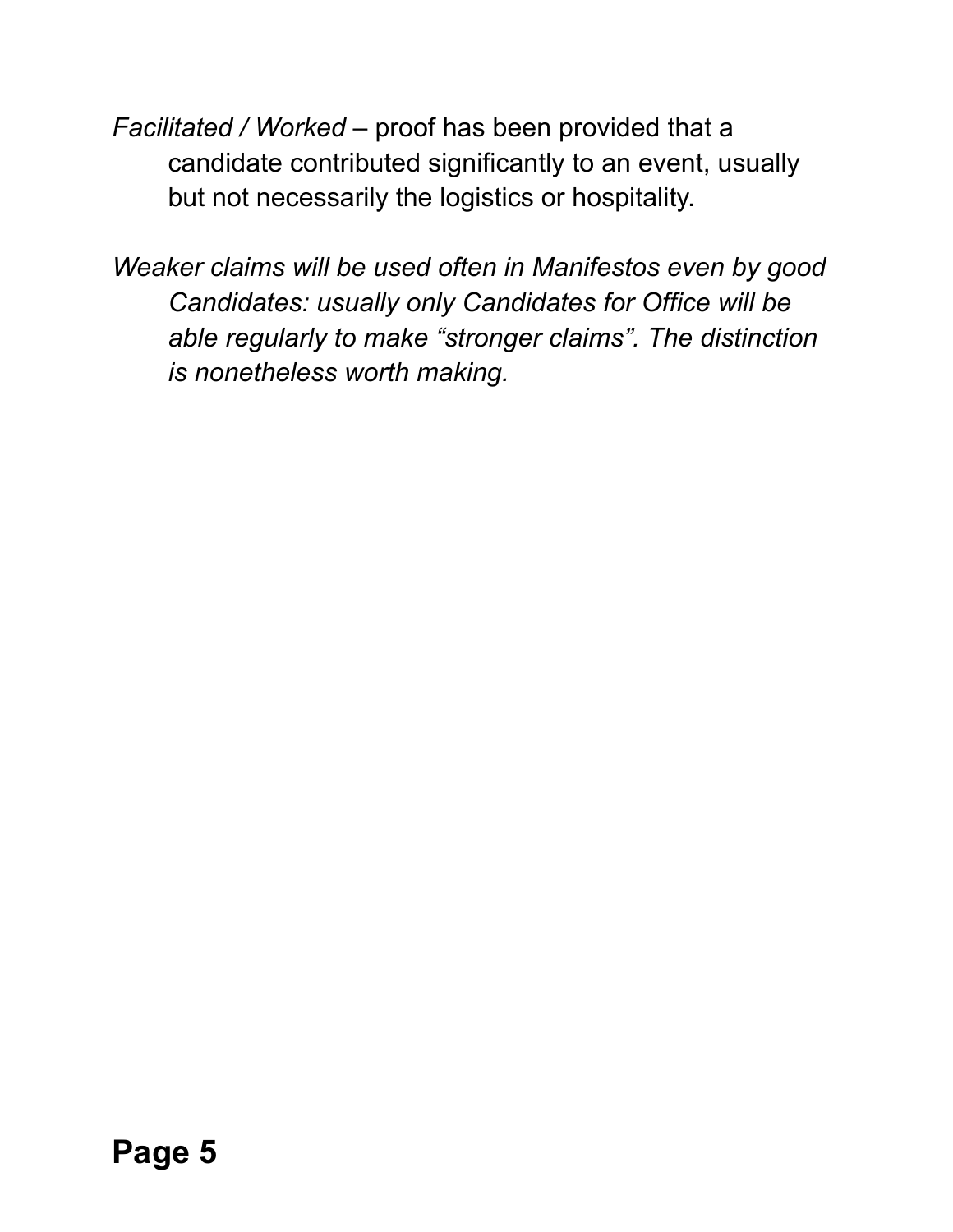# **Candidates for Secretary's Committee**

# **Victor Lamotte** *St Peter's College*

#CONNECT Oxford **MUN Delegate**. 400 metre *track star*. **Amateur chess player** and football fanatic. *Help make Lamotte a Victor!*

# **Justin Hayto** *Linacre College*

Engineer, experienced strategy consultant, and MBA candidate architecting the future of business.

*Bridging business and politics for the Oxford Union.*

# **Imaan Saeed** *St Edmund Hall*

#CONNECT School MUN Sec Gen. and **debater**; won best chairperson. *Oxfam volunteer*. Avid vintage shopper! *Take the lead, vote Saeed!*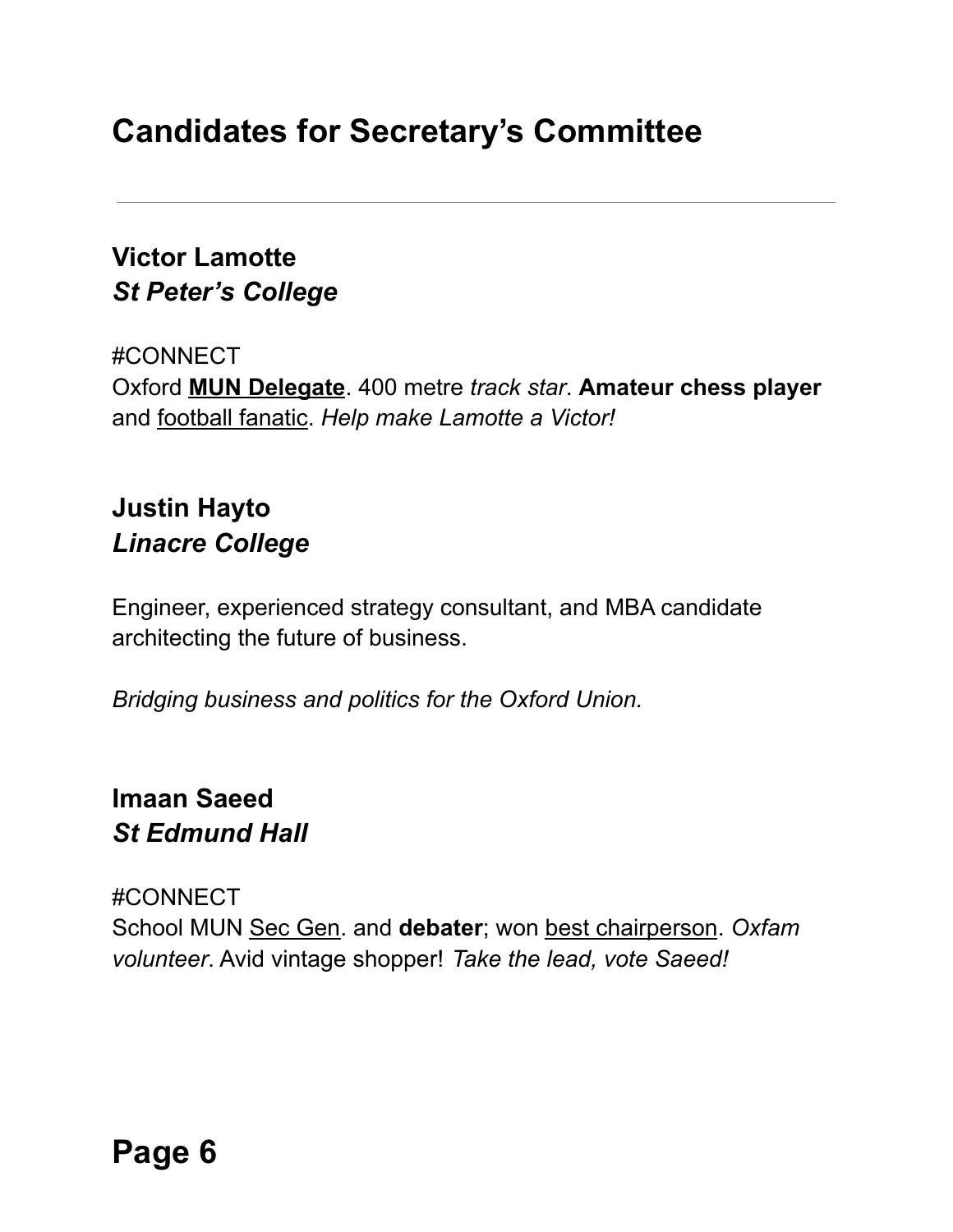# **Roshni Sen Amitha** *Merton College*

#CONNECT. Indian Classical Dancing Diploma (Bharatanatyam). Ran school-wide mental health week. Lived in three countries. *Amitha-nk you for your vote…*

# **Anvee Bhutani Ex-Logistics Officer,** *Magdalen College*

#### #INSPIRE

International media figure. Fervent journalist. Avid Twitter user. Oxfess famous. Anvee is your cup of tea!

# **Lukas Seifert** *Christ Church*

#### #CONNECT

**German army soldier**. *Brown belt karate*. Also, *poet.* 50+ hrs **teaching refugees**. Trilingual. *It can't hurt to vote Seifert.*

# **Cartell Cheema** *St Catherine's College*

#CONNECT Ran for *local election*. **Volunteer youth football coach**. Aspiring *quidditch* player! *As Narcos shows, don't mess with the Cartell.*

**Page 7**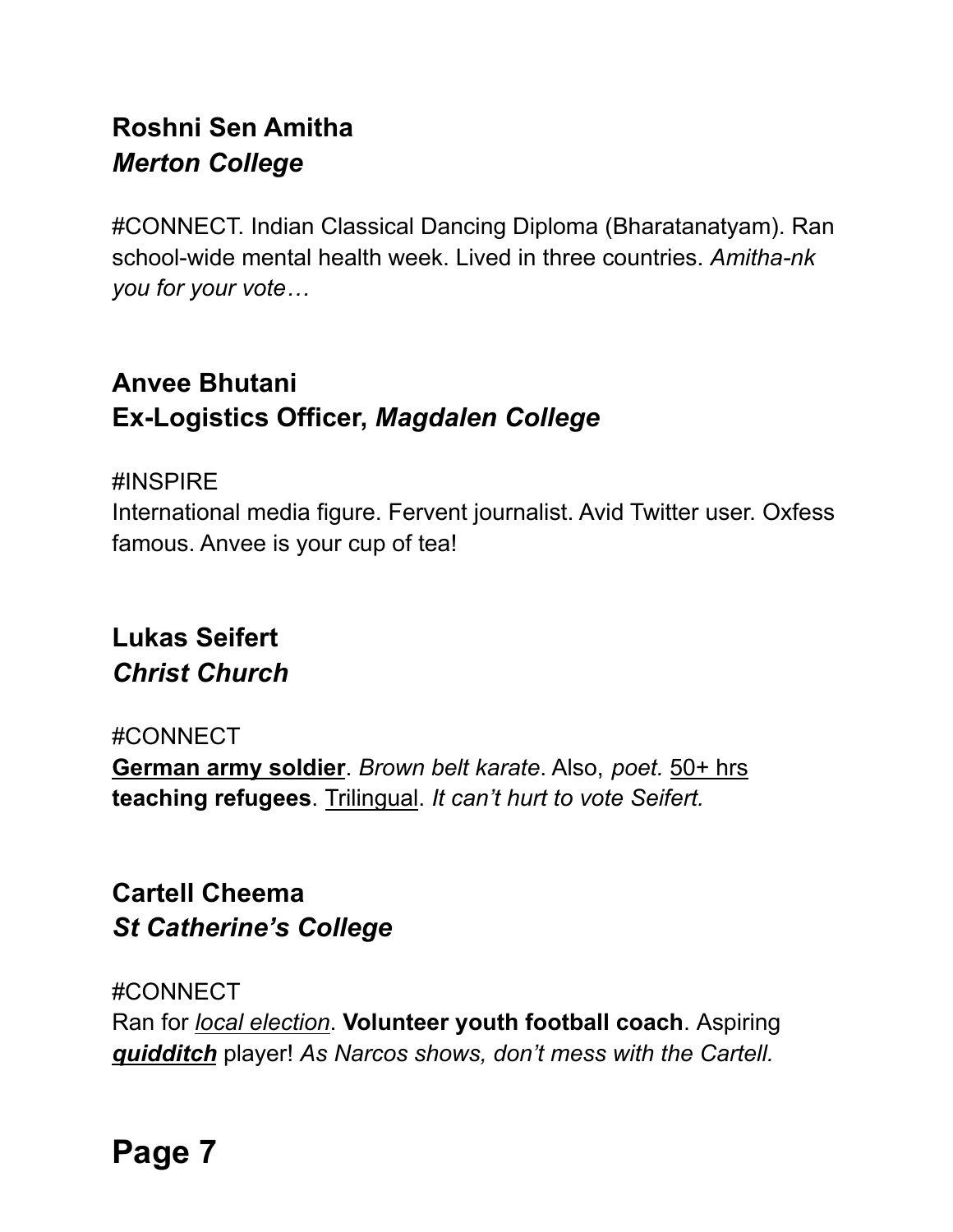# **Jana Everett** *Wadham College*

**Led** team of 17 *across 4 countries*. **Managed \$2.2 million** *annual nonprofit* budget for 2+ years. **Committed** to institutional integrity.

# **Eva Stuart** *Lincoln College*

#CONNECT **Cadet Leader**Head Girl. ; Raised **£1000+** for *charity*. Casual **artist** and **magazine editor**. *Do me a favour: Vote Eva!*

# **John Karanasios** *Pembroke College*

#### **#INSPIRE**

Lover of finer things in life, **Proud Greek**, Killer on dancefloor, Everyday unpaid philosopher. Vote Johnny, he's no *phoney*

# **Alec Lau** *Pembroke College*

#CONNECT. Debatemate Champion and Oxford Schools' Finalist. **CBBC contestant** — TV quizshow loser. Keen runner. *Al-Lau me to serve you!*

**Page 8**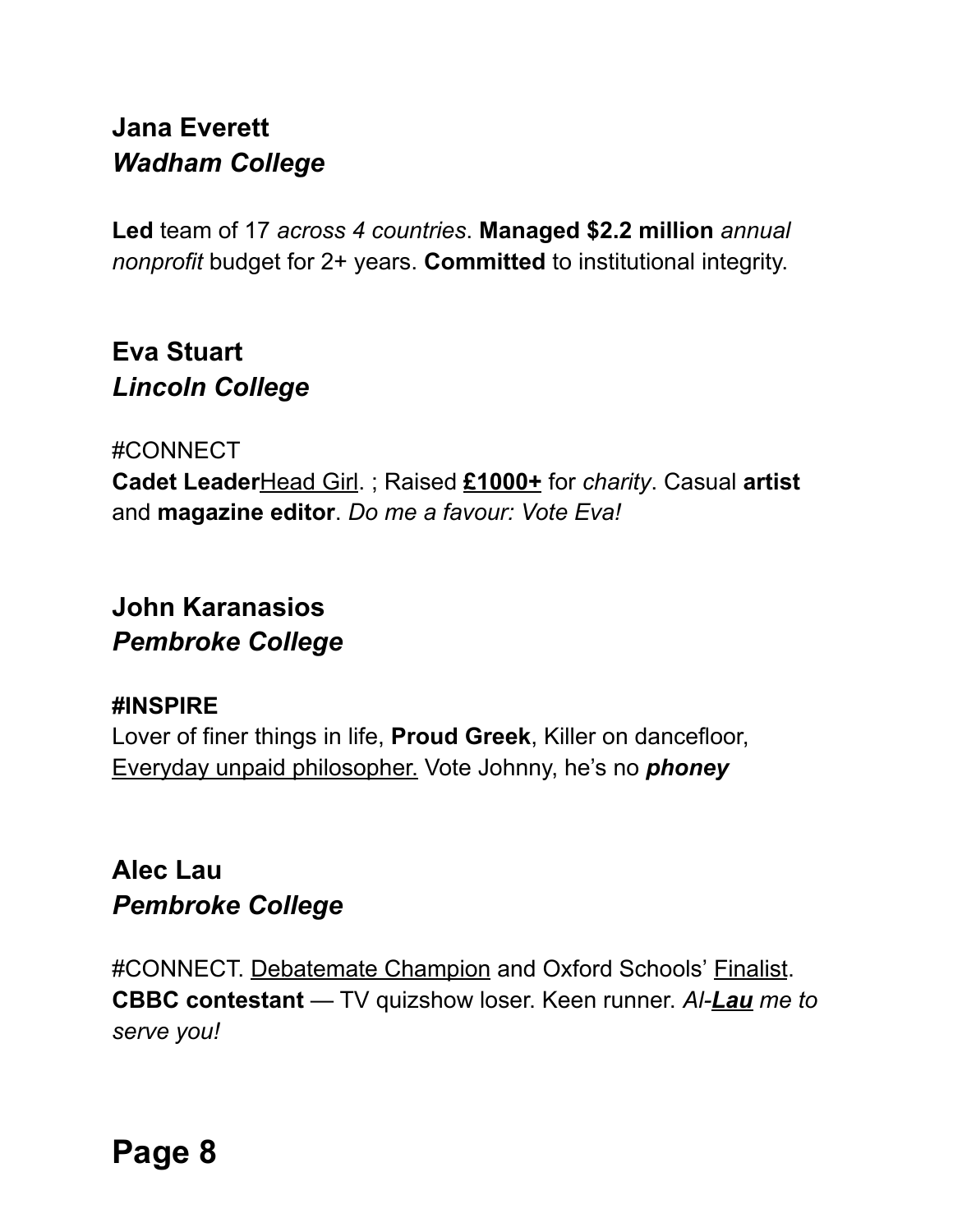# **Disha Hegde St John's College**

### **#INSPIRE**

Charity Trustee. Women of the Future Award Winner. Percy Pig enthusiast. Avid baker. **Don't delay, vote Heg-de!**

**Israr Khan** *Regent's Park College*

### **#INSPIRE**

Student Parliament President; Pro-bono legal work; Union Debater; Pub Crawl Leader; Tribal man**.** *Khan't go wrong with Israr*

# **Tallulah Brady** *Trinity College*

### #CONNECT

**Netballer**; award-winning school debater; **feminist**. Taller, clumsier than average. **Suffrage discussion panellist** with **MP**. *Don't be shady, vote Brady!*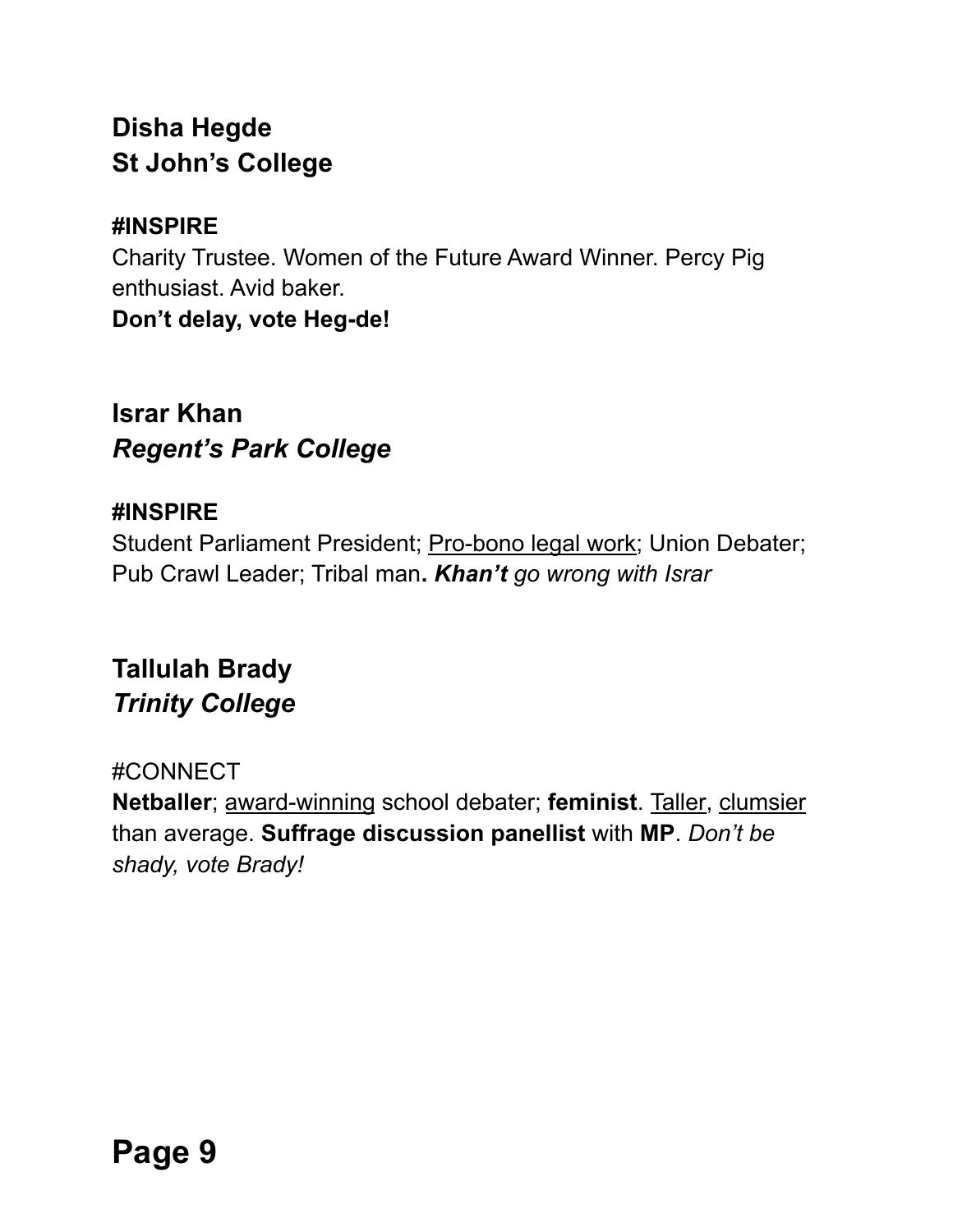# **Alex Garcia** *Balliol College*

#### **#INSPIRE**

**US CONGRESSIONAL** *Campaign Intern*. **UN Youth Political Forum** *Speaker*. Mediocre Rower. *John Lennon Impersonator!* GarSEE you at the polls!

# **Ciaron Tobin** *Magdalen College*

#### **#INSPIRE**

*Parliamentary Intern.* **JCR Secretary-Elect**. "Stellar" Rower. BOP Enthusiast. SU Class Act Campaigner. **Tik Tok famous**. *Tobin for the Win!*

### **Nidhi Madhani** *University College*

### **#INSPIRE**

BBC Actress, School Council Leader, BFI Film Academy Graduate, **Cricket Lover**, Oxford Dancesport Team, trilingual, *Get Giddy*, Vote **Nidhi**!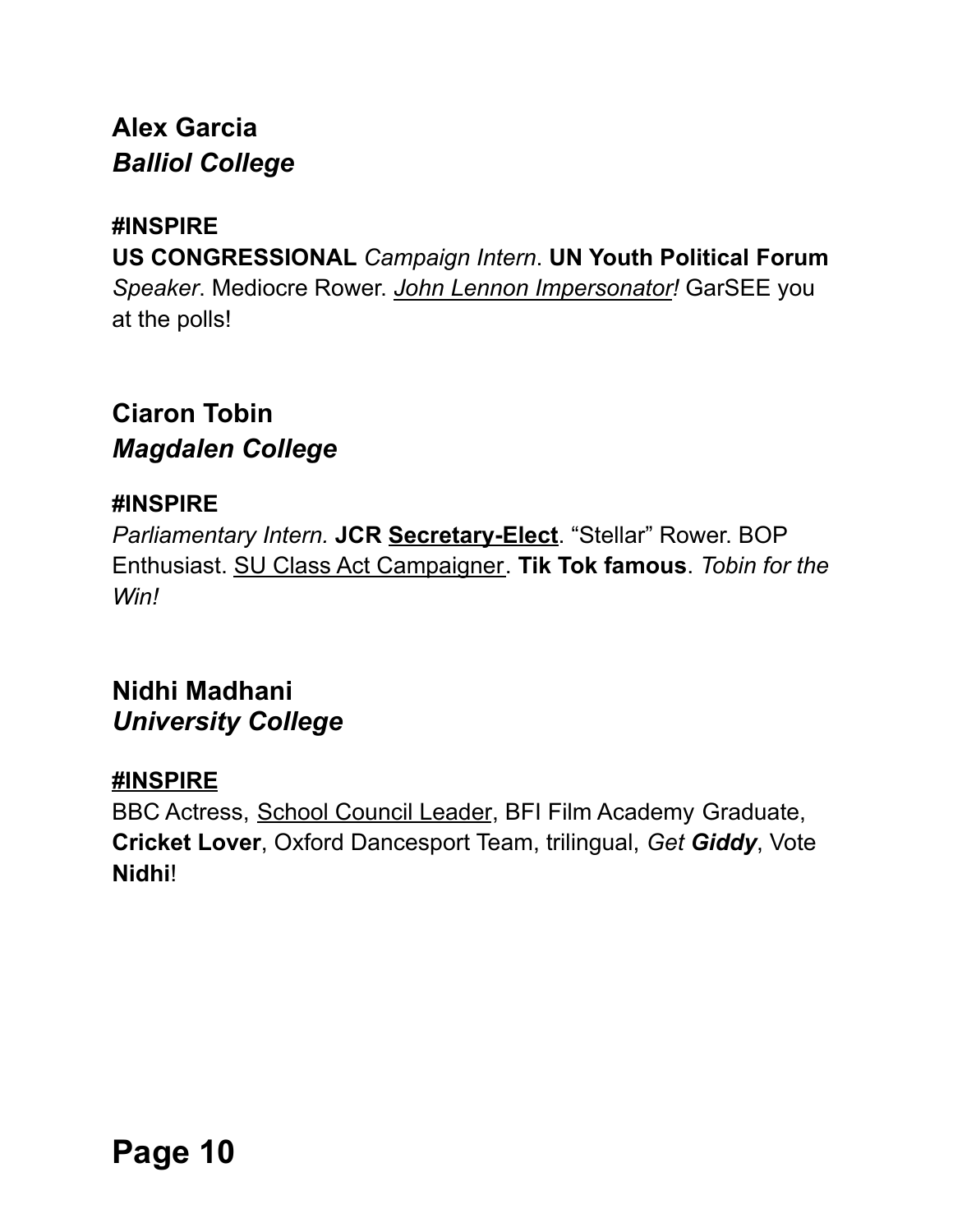# **Amelia Potocka** *Worcester College*

#### **#INSPIRE**

*Three emergency debate speeches*. Course undergraduate representative. Volunteer tutor. *Polish* **LGBTQ+ rights protester**. Insane spice tolerance. Worth **AMELIon** votes.

### **Jenny Grehan-Bradley** *Hertford College*

**#RESILIENCE**, *Ran School Foodbank trips*, GREAT PARTY HOST!, *CAFOD Rep*, NHS worker, Ballot Beats Writer, **GB's the One for me!**

# **Vinay Raniga** *St Cross College*

#CONNECT

**Dentist.** Political Leadership Scholar. Lived as a **monk**. Founded **six-figure** start-up. Average actor. *Say Hooray, Vote Vinay!*

### **Matthew Dick** *Magdalen College*

#CONNECT

**Floor speech winner!** Real tennis **tryhard,** boat and barn **builder**. School prize-winning historian. *Dick by name, not by nature!*

**Page 11**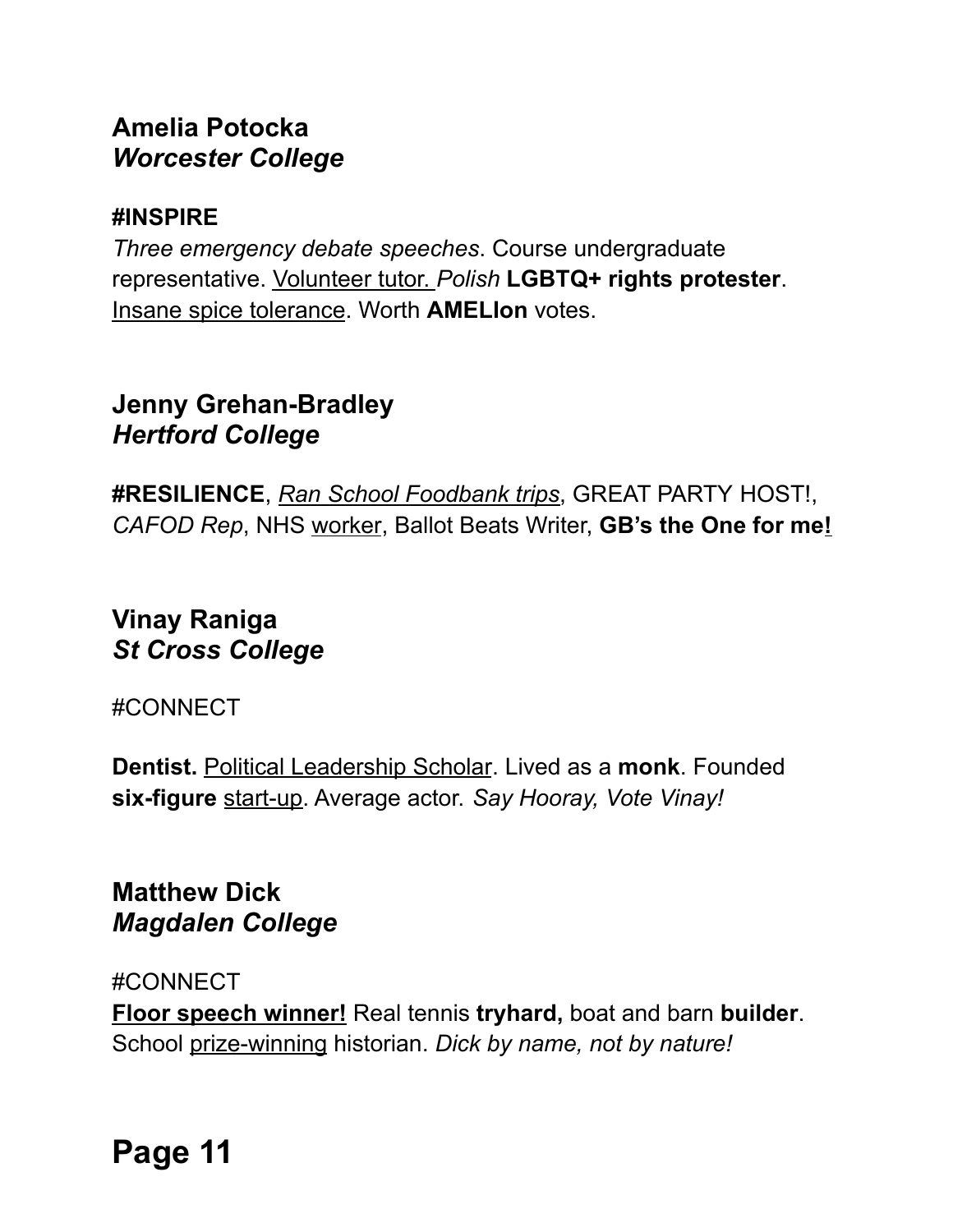### **Leo Buckley** *Trinity College*

#### **#INSPIRE**

Youth MP - **Debated in Parliament**. Articles in national press. **Documentary Producer**. *Kitten Worshipper*. Halloumi Addict. Style Guru. GO L-E-O!

## **Nicole Reid** *New College*

University Debating novice **finalist**. Proud Dubliner. **Sang** on Moldovan national television. Speaks **six languages**. *Know what you need - vote Reid!*

# **Emma Zinkin** *Keble College*

#**RESILIENCE**, **Won Novice Imperial Schools**, National Olympiad Award, Tutors, *Pianist*, **Karate Black Belt**, *INVENTED DRINKING GAME*, DON'T SINK **vote Zink**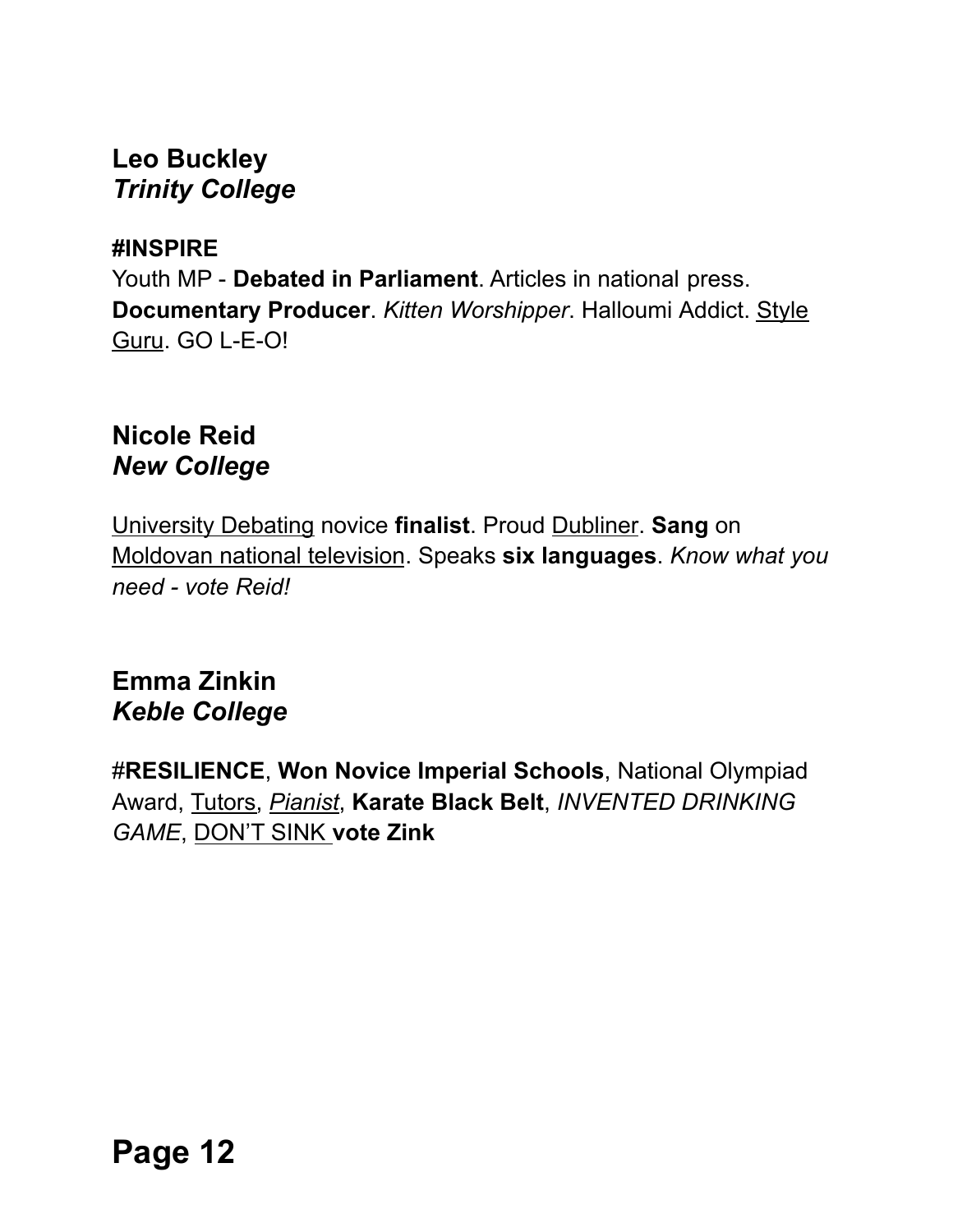# **Candidates for Standing Committee**

### **Simon van Teutem Ex-Elected Member of Standing Committee** *St Peter's College*

#CONNECT

**DEDICATED:**

- **WORKED** 40+ Vac Days
- **HELPED RAISE £800k+ in Membership Drives**
- **DELIVERED** TWO paper speeches
- **FACILITATED** TWO Union Balls

**ACCOMPLISHED:**

- **MANAGED** £185k budget Merton Ball Treasurer
- **CO-FOUNDED** International access scheme
- *● Twitter Political Pundit: 13K+ followers*

**VISION:**

● **Dutch Politics** Panel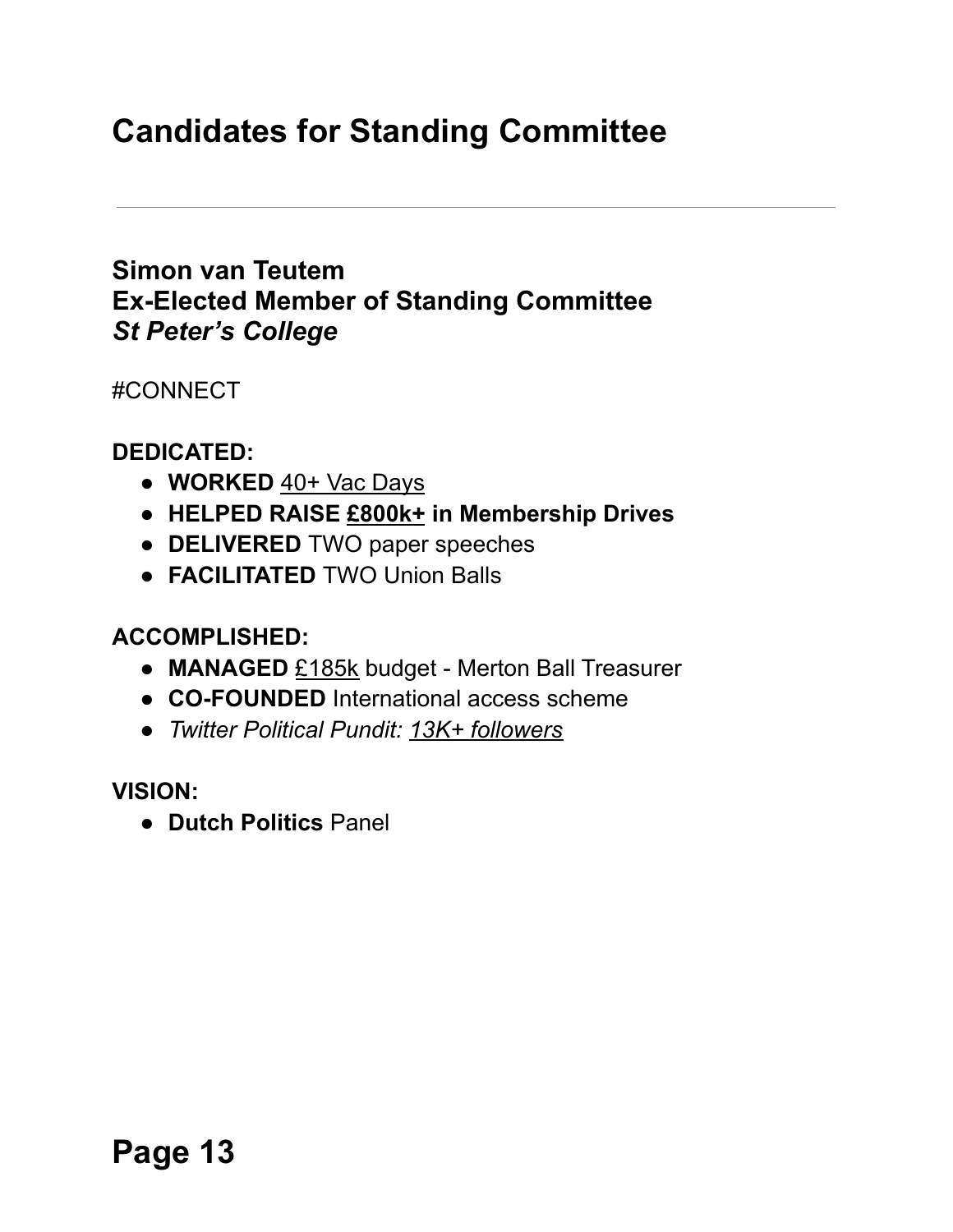### **Larissa Koerber Women's Officer** *Mansfield College*

#CONNECT

**DEDICATED:**

- **WORKED** 19+ Vac Days
- **CONFIRMED** Belarusian Opposition Leader
- **INTEREST FROM** Bridgerton *actress*
- **CO-ORDINATED** Women's Karaoke, Union's *Girls' Night In*
- **HELPED ARRANGE** Moulin Rouge Ball

# **ACCOMPLISHED:**

- OxWIB Sponsorship Director
- *Mansfield Ball President*: **£83k+ budget**

### **VISION:**

• Boycott Beijing Olympics Panel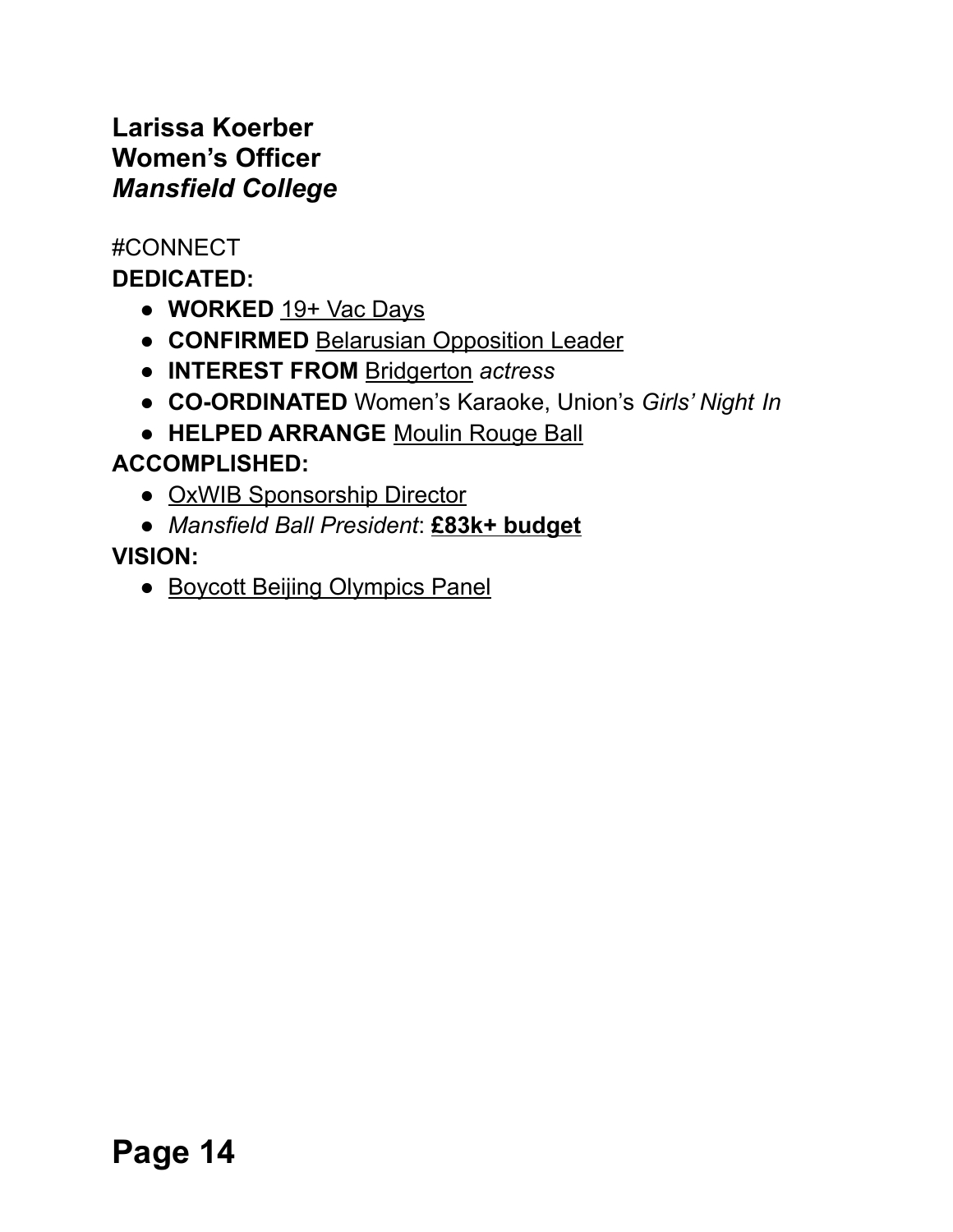## **Jacobus Petersen Elected Member of Secretary's Committee** *St Peter's College*

#CONNECT

**DEDICATED:**

- **CONFIRMED: 15+ Treasurer's Treats, Helped Confirm Russian Ambassador,**
- **HELPED RAISE** £420k*+* (Membership Drive)
- **INTEREST FROM** *princess*
- **FACILITATED** 14 events: *Oxtoberfest*, *Cranston*
- **WORKED** 13 Vac Days

# **ACCOMPLISHED:**

- College Boat Club Treasurer
- **Published** graphic designer

# **VISION:**

● **Future of EU** Panel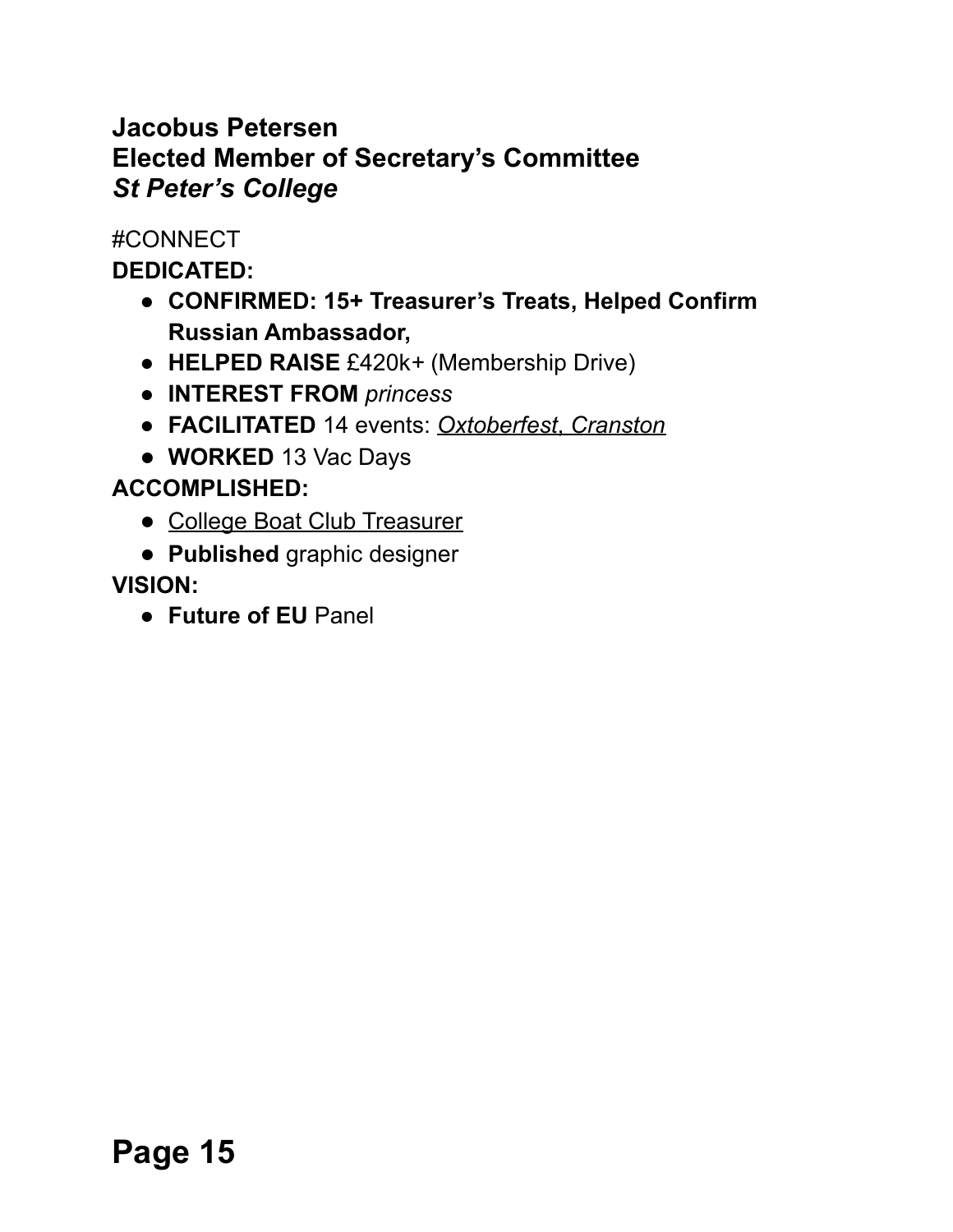# **Alex Fish Elected Member of Secretary's Committee** *Hertford College*

#### **#RESILIENCE**

### **EXPERIENCED**

- **● Organised Gin Tasting Evening** *spearheaded TOAD partnership!*
- **● Created Communities Officer!**
- **Worked 10+** Vac Days
- **●** Internal Pro/Am **Top Speaker**

#### **DEDICATED**

- **● Confirmed Brian Cox+**
- **● Secretary** of Secretary's Committee
- **●** *Stand-up Comedy Night Performer!*

#### **PLEDGES**

- **Homelessness Panel**
- *● Burns Supper*
- Movie Club!!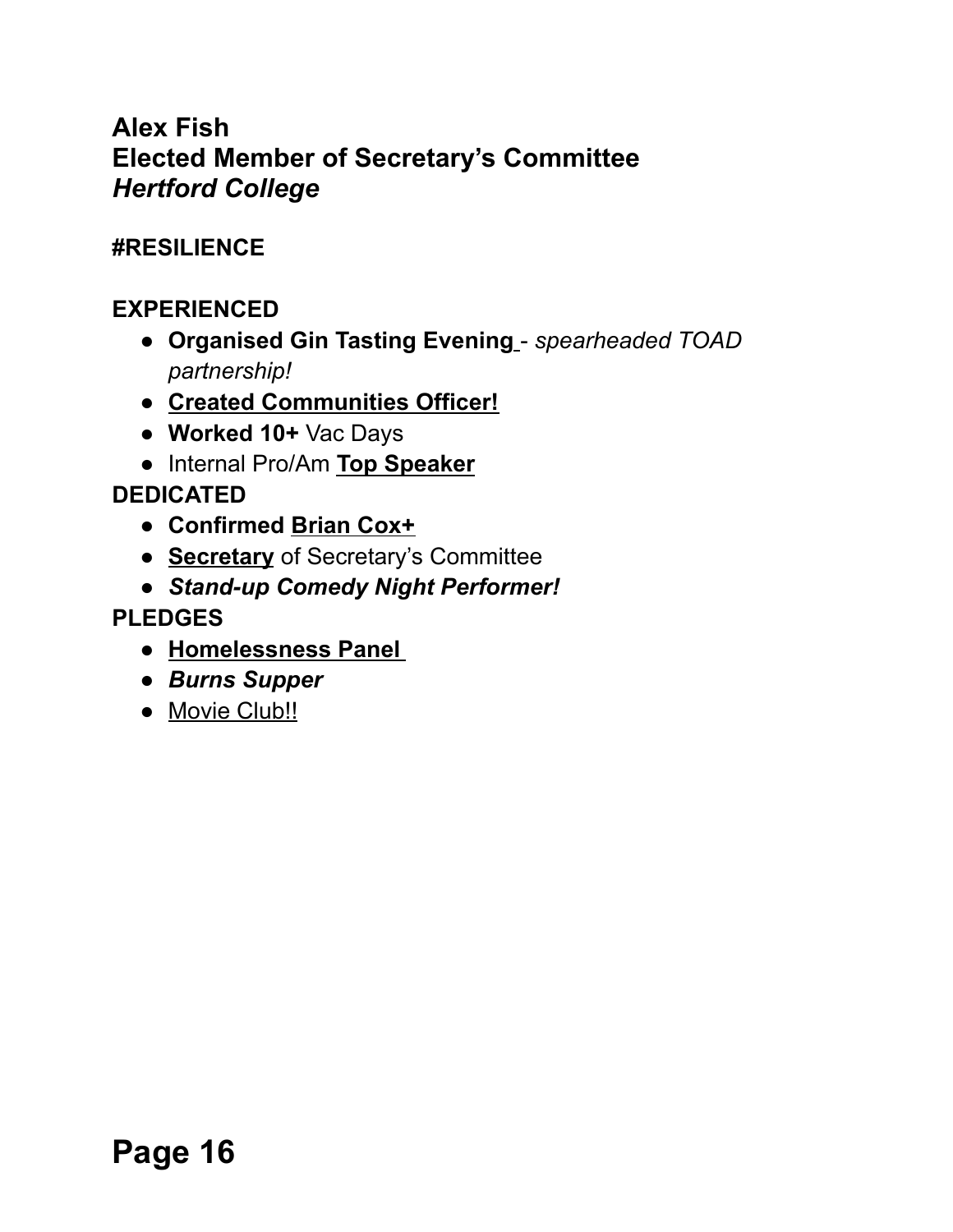### **Joshua Chima Elected Members of Secretary's Committee** *Mansfield College*

#### **Experience**

**Treasurer** 93% Club **Pro-bono Volunteer** Oxford Legal Assistance Brand ambassador for Latham & Watkins

#### **Accomplishments**

Powerlist Magazine's **Future Leaders List 2021/22** Helped raise **£422,000 in Membership Drive Co-Founded** Large Community Non-profit

### **Vision: More Ordinary Member decision-making! Northern Outreach**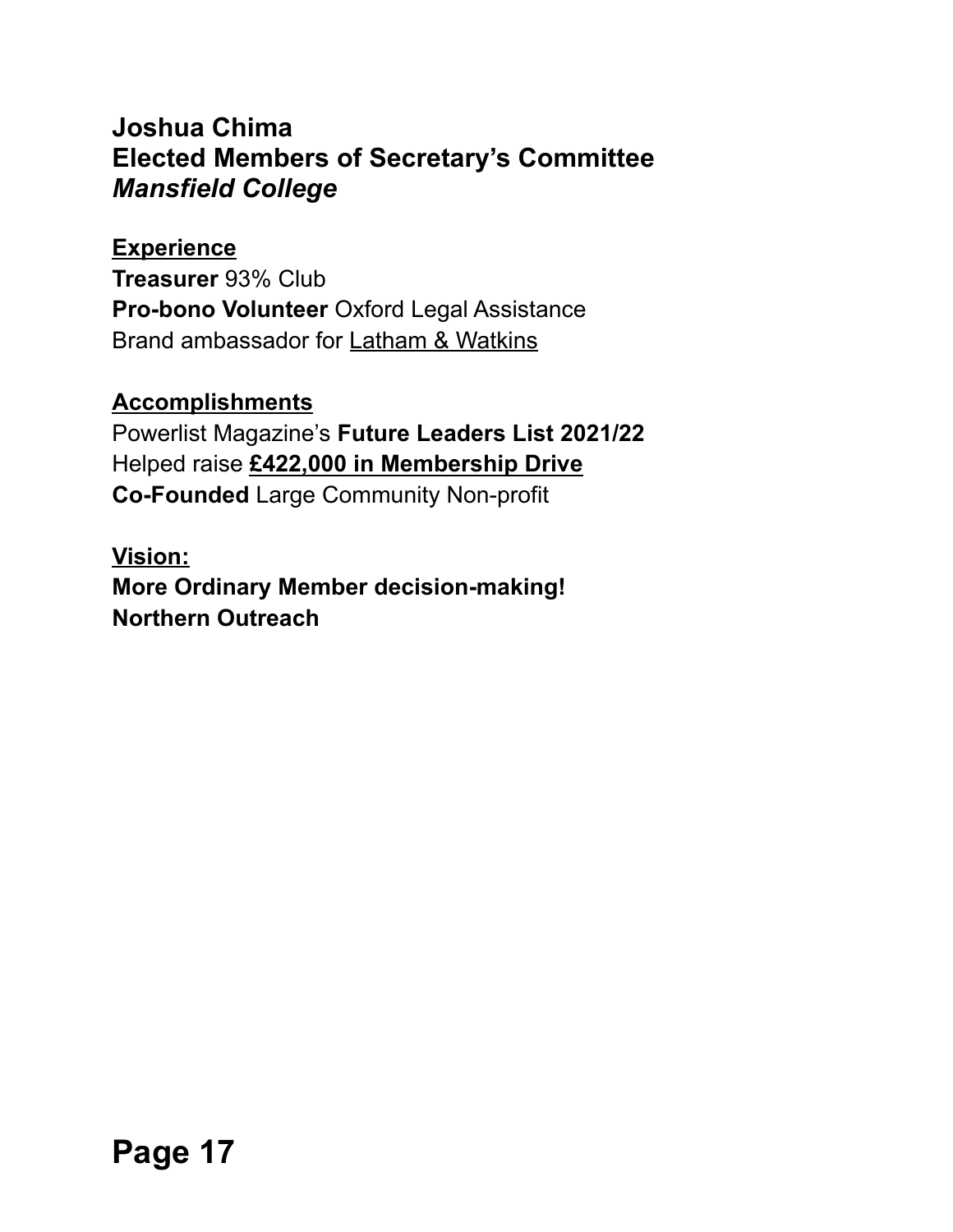# **Lucy Banks Elected Member of Secretary's Committee New College**

#CONNECT DEDICATED:

- **CONFIRMED** *Former Archbishop of Canterbury*
- **HELPED RAISE** £422k membership drive, £8k sponsorship
- **HELPED ARRANGE** Meritocracy Debate
- **FACILITATED** 13 events: **Union Ball**, four debates
- **WORKED** 10 Vac Days

ACCOMPLISHED:

- *Three-time* school debating champion
- Delivered **Winning Paper Speech** Liberty Debate

VISION:

• Future of Oxbridge Panel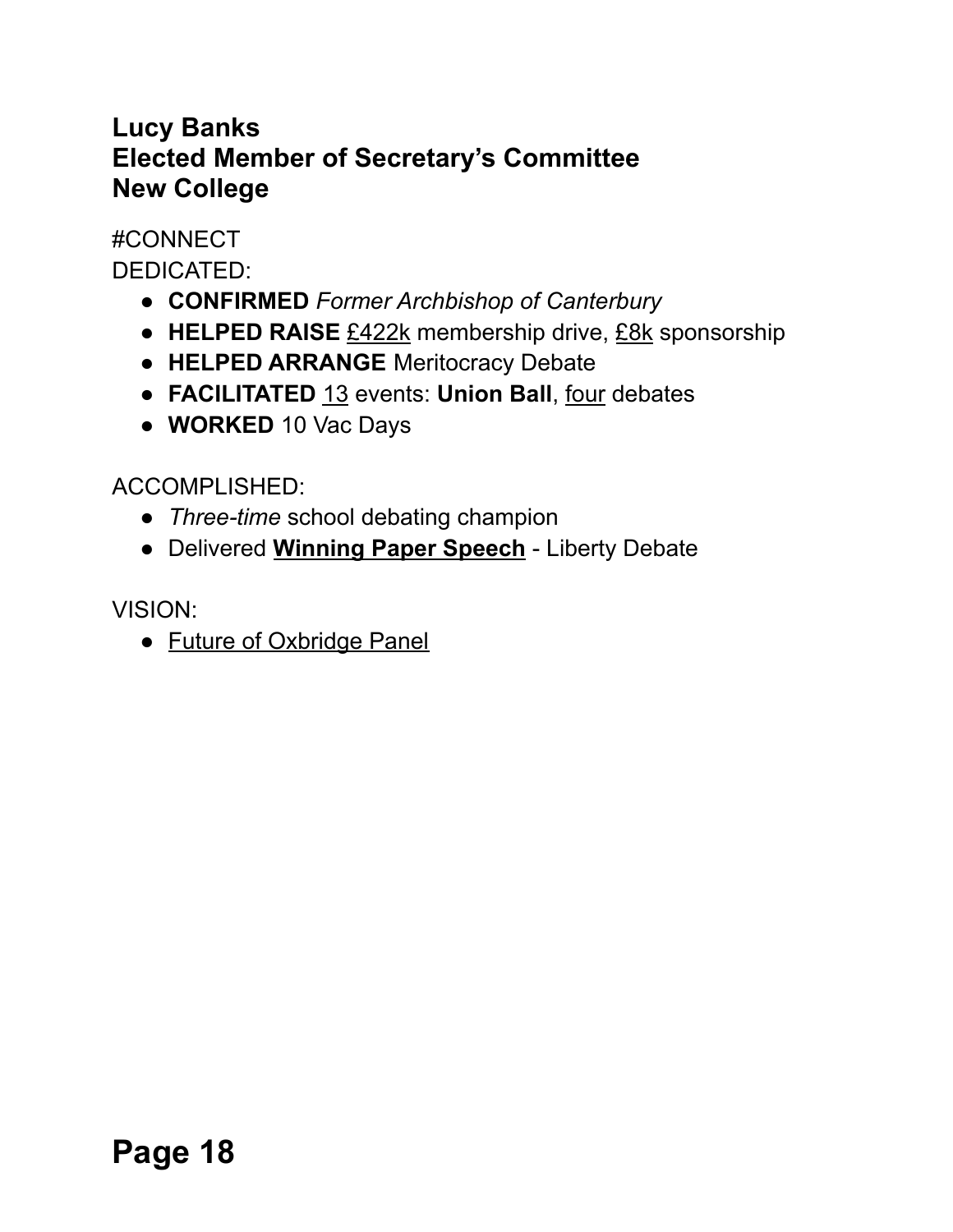# **Daniel Dipper Press and Sponsorship Officer** *Magdalen College*

#INSPIRE

PLEDGES:

- **● Disability Panel**
- **DJ Dan** Performance

DEDICATED:

- **Worked 36** vac days
- Secured **Dick and Dom** for Oxford Union Ball
- Led **all** the **Termly Accessibility Consultations** in **2021**
- **●** Responsible for **£4,000+** of Union Ball expenditure
- JCR **President-Elect**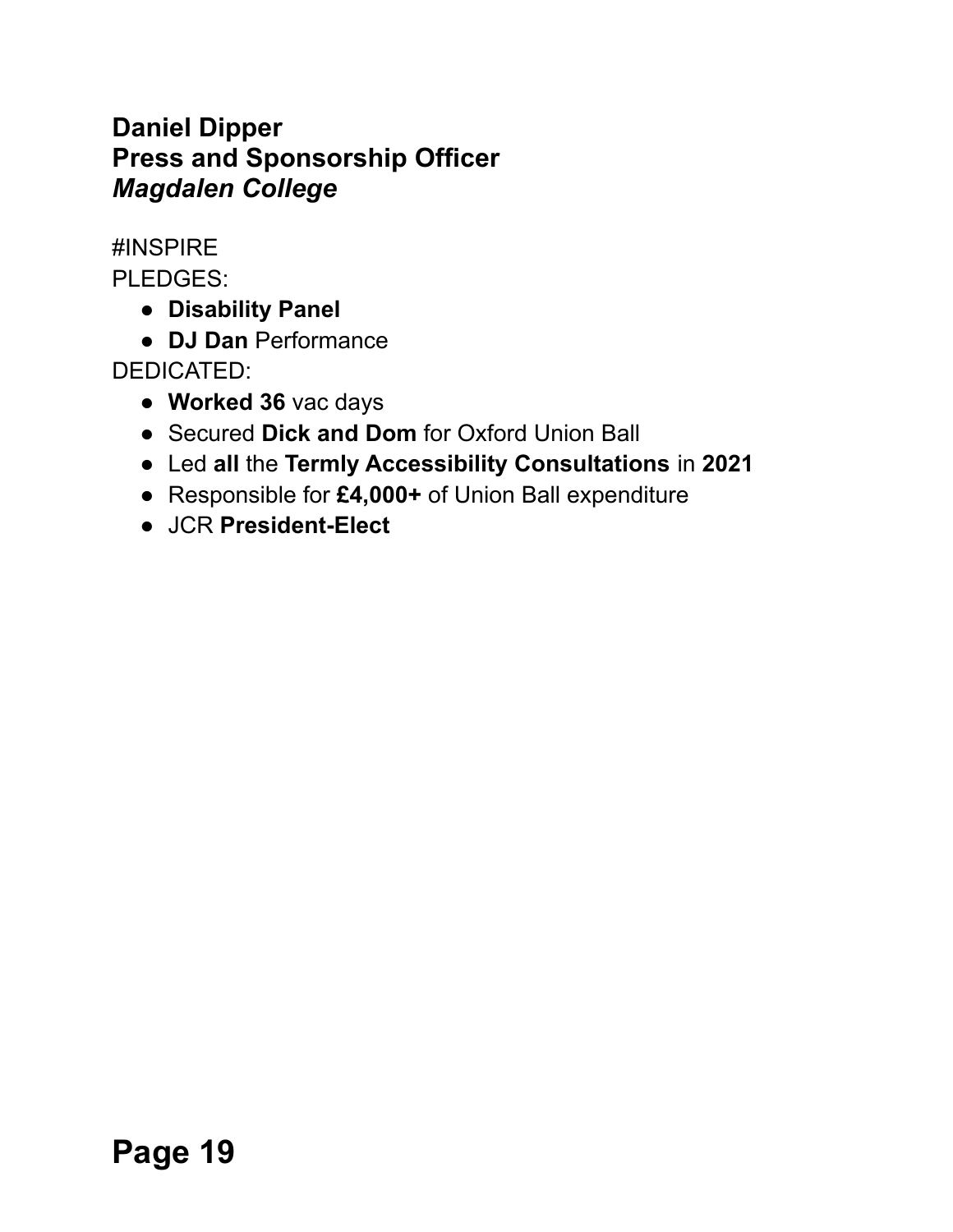# **Candidates for Secretary**

### **Laura Smith Senior Access Officer** *St Anne's College*

#### *#INSPIRE*

Worked **MORE** Vac Days, *Chaired* **MORE** Meetings, Invited **MORE Speakers** than **ANY OTHER SECRETARY CANDIDATE…**

#### **EXPERIENCED**

- **20+** Vac Days
- CONFIRMED Six Speakers
- Helped Raise £422k+ (Membership Drive)
- Responsible for **State School Outreach** Initiative
- CHAMPIONED Ask for Angela. CHAMPIONED **Speaker Diversity Sponsorship** & Access on Standing Committee
- Attended Library Committee

#### **ACCOMPLISHED**

- "**Outstanding"** *Charity Award*
- INTERVIEWED by **BBC** and **talkRADIO**
- **HOSTED** Deputy Ambassador at University Talk

#### **PLEDGE**

- **MASQUERADE BALL**!- Cheaper **Tickets**!
- *Networking Socials*!
- **Comedy debate**!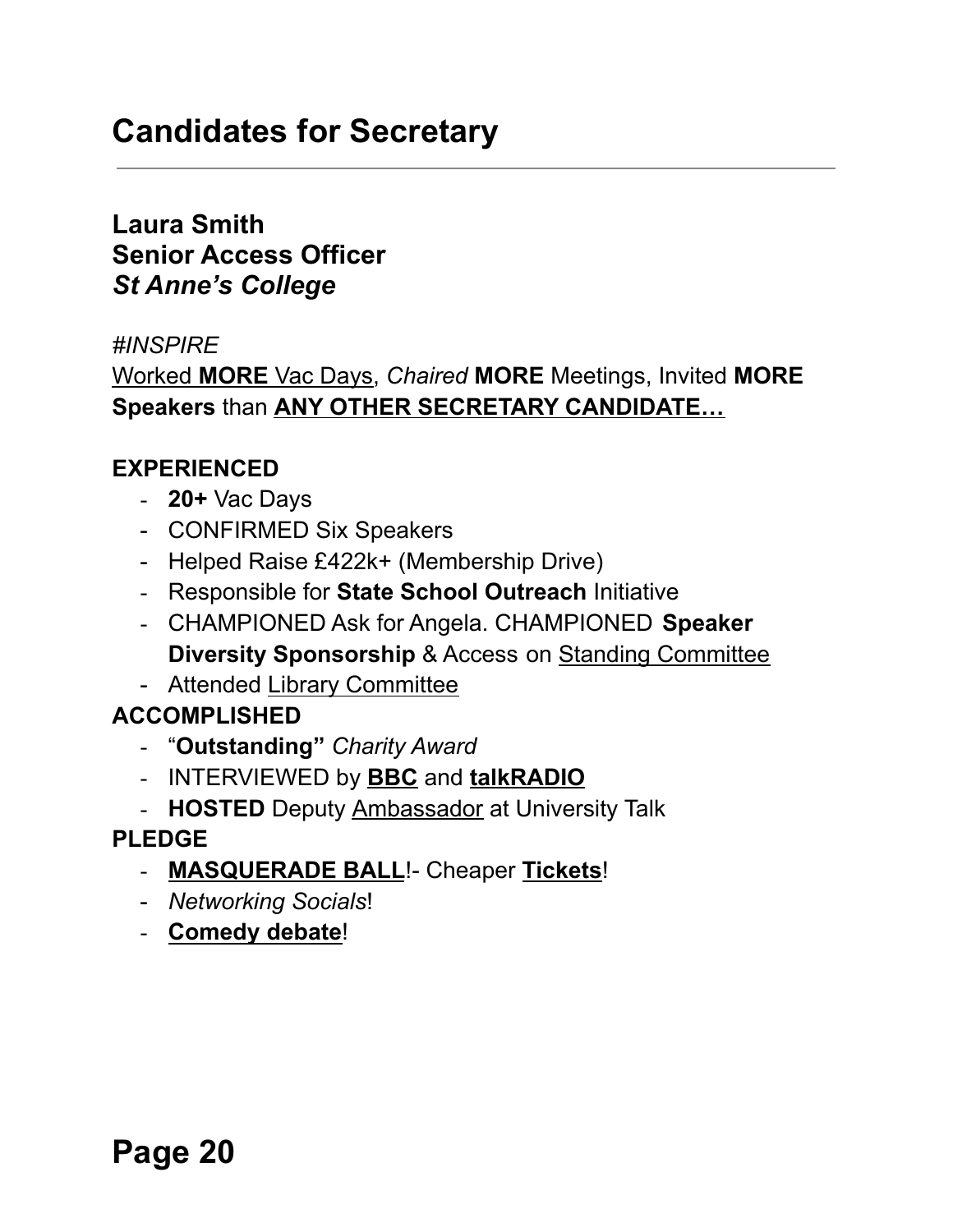## **Anjali Ramanathan Press and Sponsorship Officer** *Christ Church*

#CONNECT **MORE** EVENTS FACILITATED THAN ANY OTHER SECRETARY CANDIDATE

#### **DEDICATED:**

- Worked **14** *Vacation-Days*
- Finance Committee Elected Member
- **HELPED RAISE £422,000+** (Membership Drive)
- Facilitated **6** speaker events
- *SANG* at 2 Union **music nights**

### **ACCOMPLISHED:**

- **CONFIRMED 4 speakers**: Big-Tech Founder, *Ex-Congresswoman*
- **ORGANISED** Liberty debate, **HELPED ARRANGE** US debate
- Delivered **WINNING Social Justice** *Paper Speech*
- INTEREST from *Big Tech CEO*
- **● JCR President**

**VISION:**

- *● SECRET GARDEN BALL*
- **Concerts in the Chamber!**
- **Women of Colour** in *Politics* Panel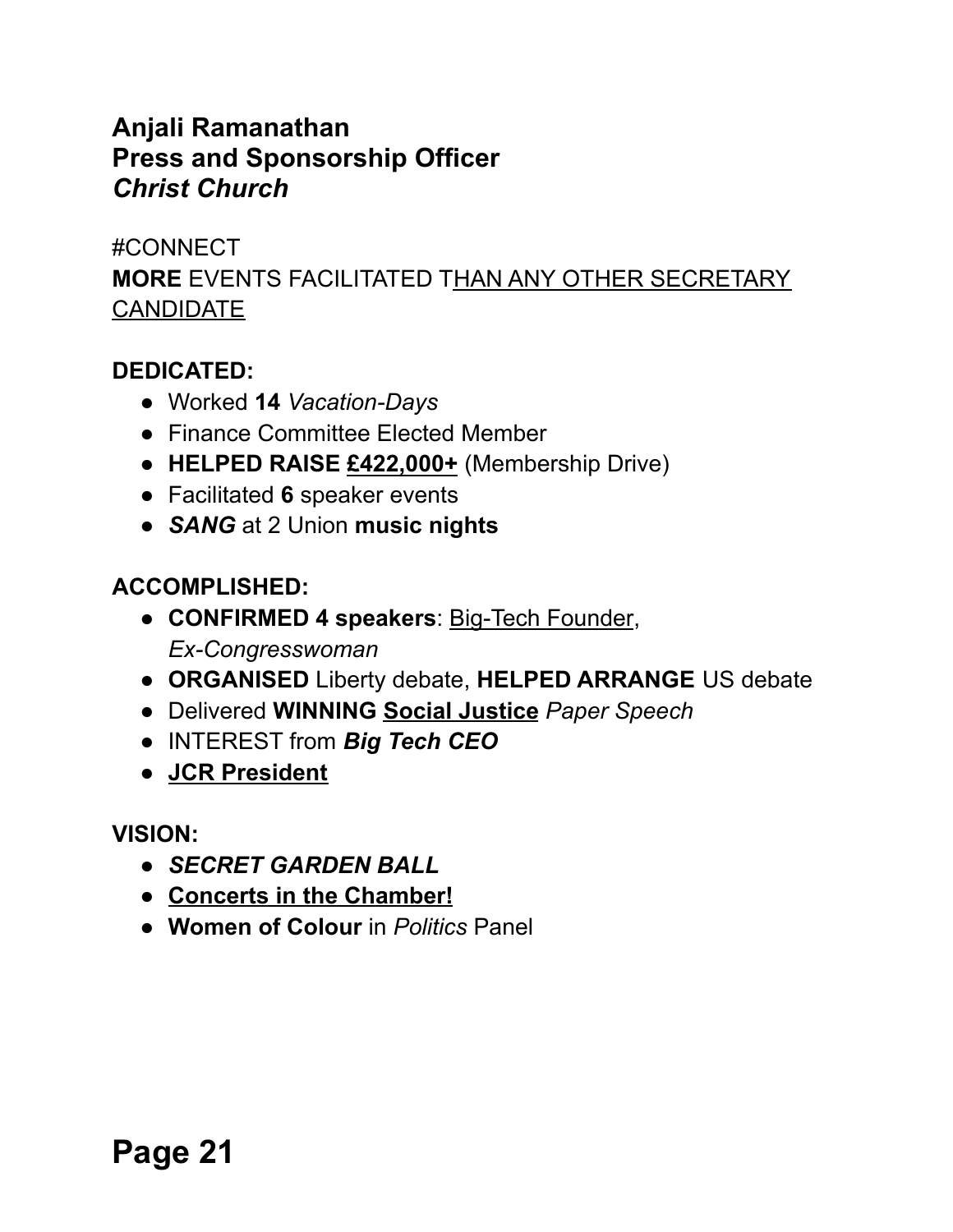# **Candidates for Treasurer**

## **Theodor Sergiou Elected Member of Standing Committee** *Keble College*

#### **#INSPIRE**

**SERVED** on Committee **LONGER**, passed **MORE rule changes**, ATTENDED **MORE** ACCESS, FINANCE and STANDING meetings **THAN ANY OTHER TREASURER CANDIDATE EXPERIENCED:**

- Former *Access Officer*
- Helped Pass *5 Rule Changes*
- Ensured SCREEN-READER **ACCESSIBILITY**
- Helped **Raised £422k+** in membership drive

#### **ACCOMPLISHED:**

- **YOUNGEST RECORDED CONTRIBUTOR** to CABINET
- **EMMY-Winning** Documentary STAR!
- Campaigned to reinstate London U18s Free-Travel

#### **PLEDGES:**

- *UNION ENDOWMENT FUND* funding **CRANKSTART SCHOLARS** free membership
- CAREER *NETWORKING DINNERS* WITH ALUMNI
- SBS Debating Workshops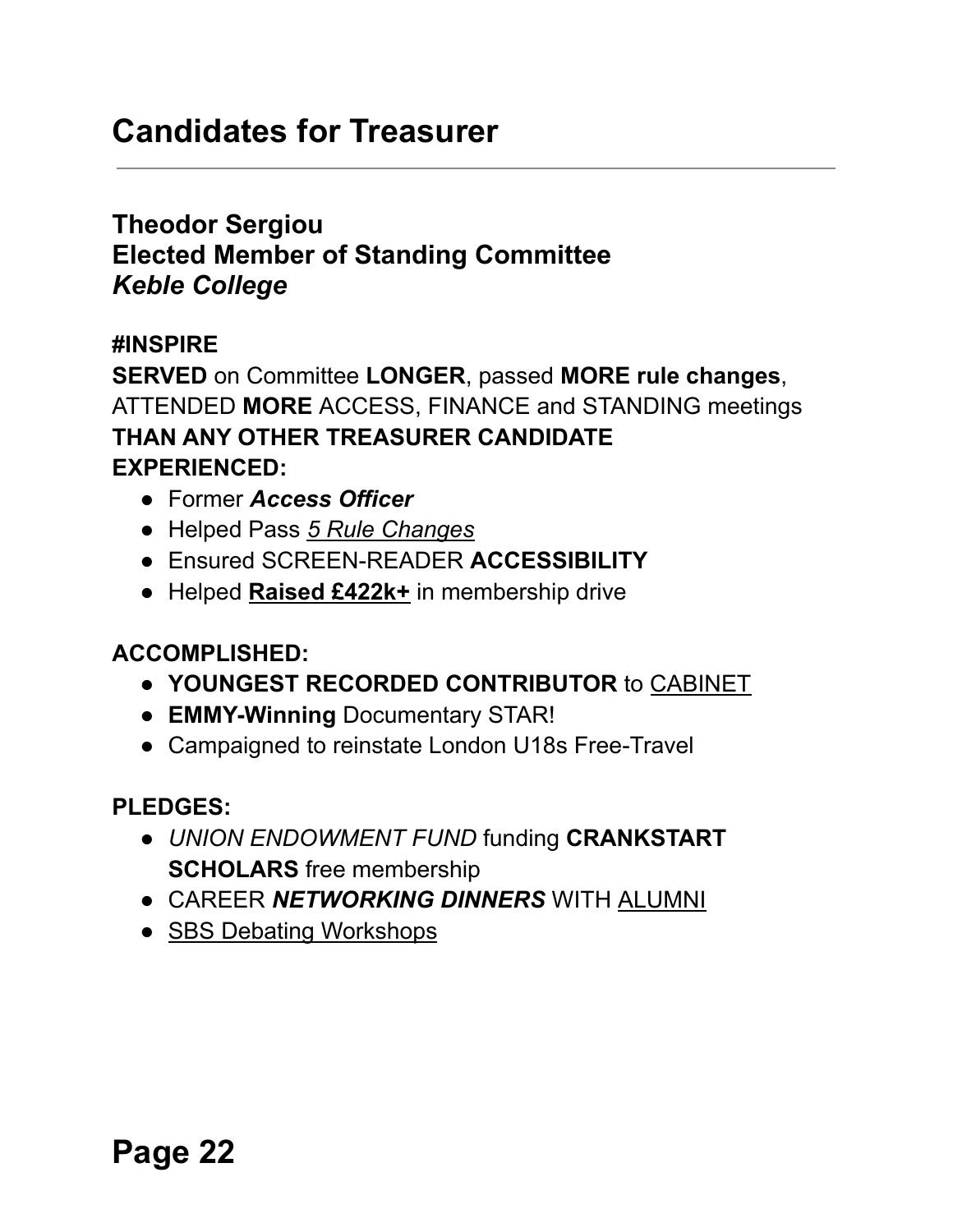# **Naman Gupta Elected Member of Standing Committee** *Merton College*

#### *#CONNECT*

#### **ACCOMPLISHED:**

- **President** of *Major Oxbridge-Access Charity*
- Vice President (Engagement), RAG
- President-Elect, PPE Society
- Elected Member, *UK Youth Parliament*

### **DEDICATED:**

- **RAN** 2 pub quizzes, *and* Vino & Vinyasa, **ORGANISED** OxMas Soirée
- *CONFIRMED 4 speakers*: Financial Times Editor, Congresswoman
- COMPLETED **25+** Vacation Days
- Secretary to Debate Selection Committee
- *● Helped Arrange* Immortality Debate & Big Tech Debate.
- Helped raise **£422,000+** in membership drive

### **VISION:**

- **● Carbon Neutral Union**
- *● Expand Access Membership eligibility*
- *●* **Outreach Program** supporting disadvantaged applicants
- Weekly yoga + pub quizzes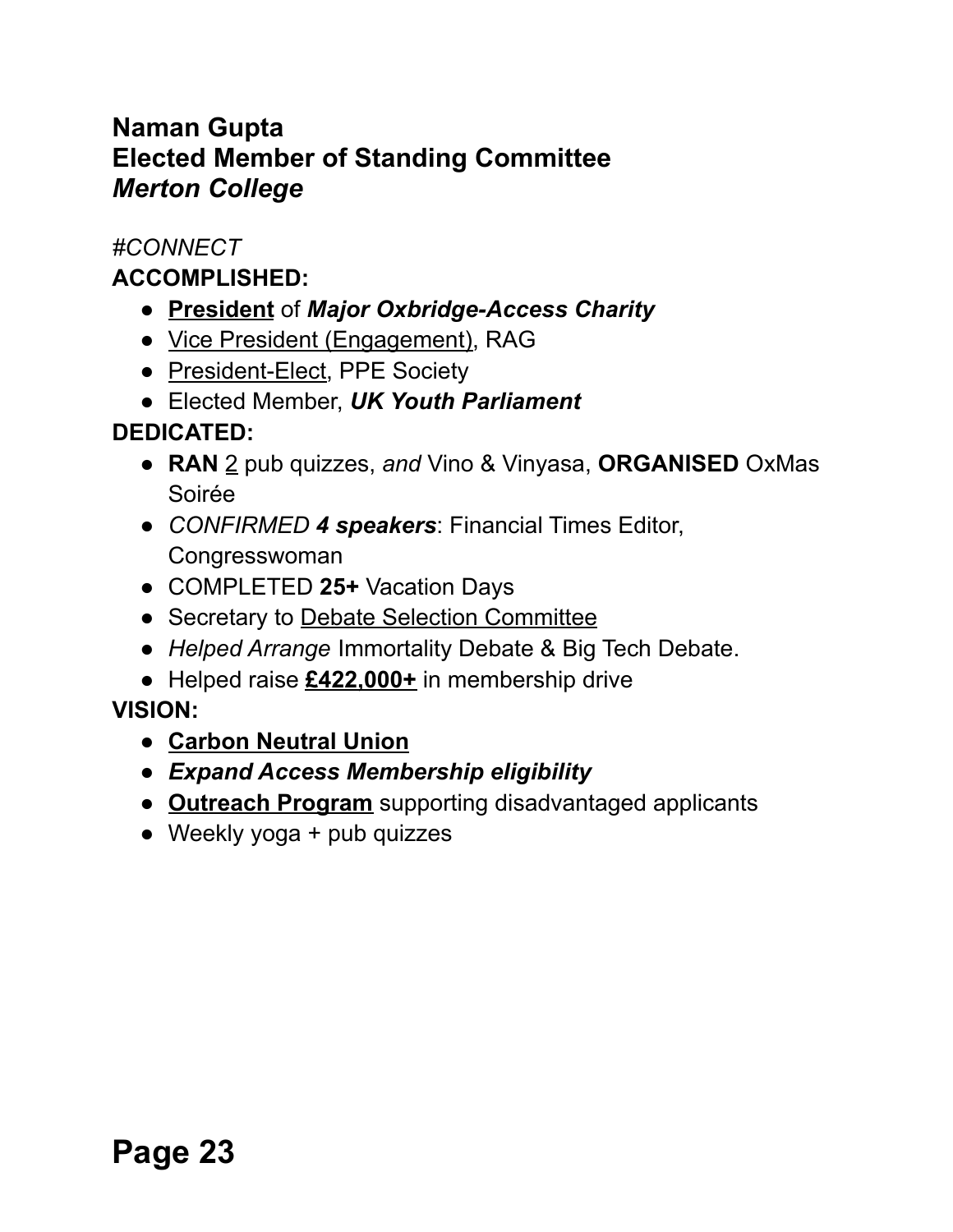# **Candidates for Librarian**

**Dan Pauls Chief Social Media Officer** *Balliol College*

#### **#INSPIRE**

**ONLY Librarian Candidate t**o deliver on all pledges ACCOMPLISHED

- **RESPONSIBLE** FOR PUBLICITY FOR ALL EVENTS THIS TERM
- **CONFIRMED** 3 Speakers: Professor Francis Green, Andrew Halls, Michael Shermer
- **DELIVERED** *2 Winning* paper speeches!
- **DELIVERED** Digital Membership & New Website (pledged on previous slate)

HIGHLY EXPERIENCED: 3 TERMS ON COMMITTEE

- **ASSISTED** Religion Debate, Social Mobility Panel, **BIG TECH DEBATE**, NHS DEBATE
- Vice President of OFS (Careers)

PLEDGES

- BIGGER MEET & GREETS
- MEMBERS' SPEAKER SUGGESTIONS
- SPORTS DAY
- SBS NETWORKING EVENT
- HAPPY HOUR £1 PINTS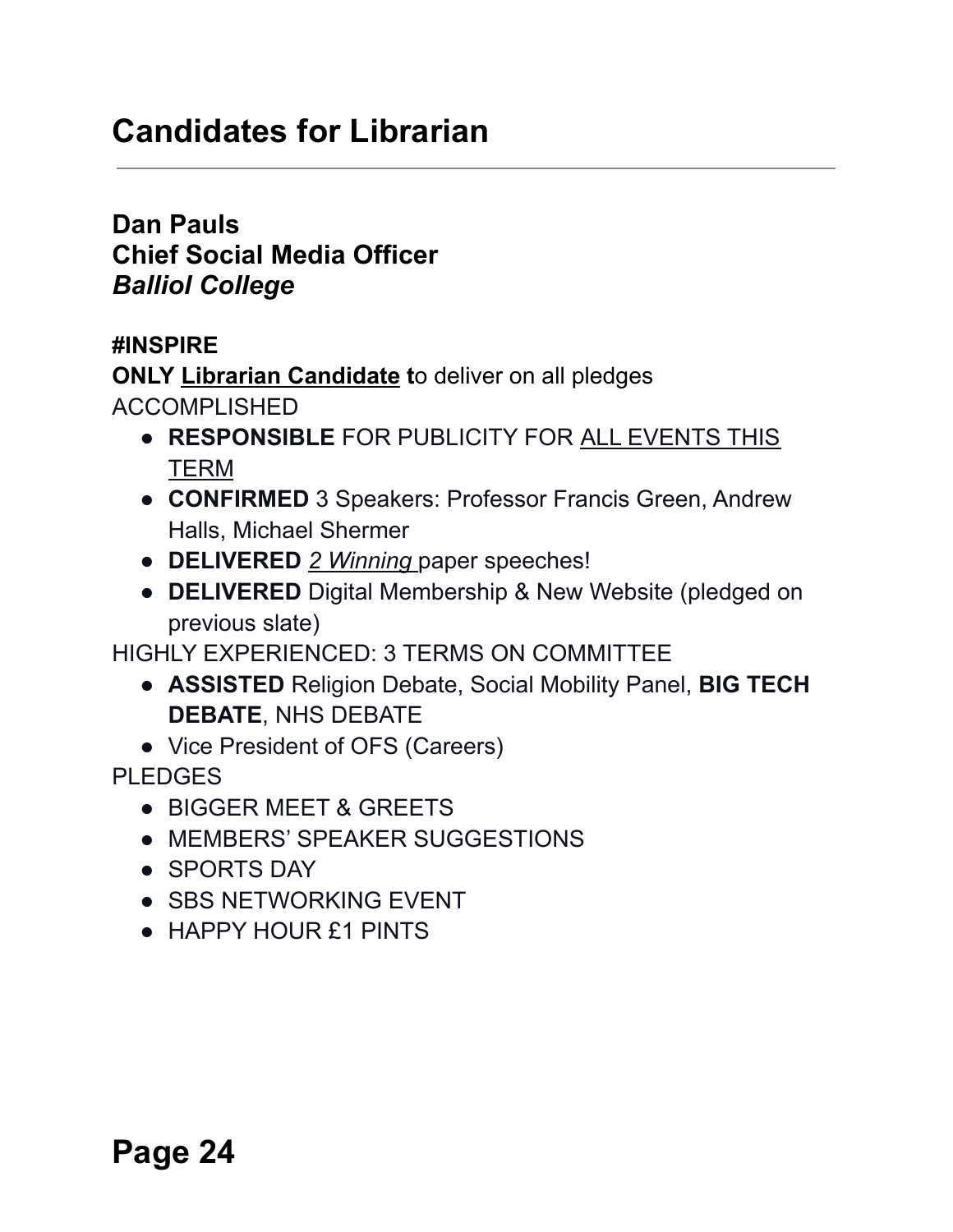# **Charlie Mackintosh Elected Member of Standing Committee** *New College*

#### #CONNECT

**CONFIRMED** MORE SPEAKERS, **WORKED** MORE VAC DAYS, **RAISED** MORE MONEY, **SERVED** ON MORE COMMITTEES THAN ANY OTHER LIBRARIAN CANDIDATE

#### **DEDICATED:**

- **WORKED** 45+ Vac Days
- Ex-Secretary: Finance Committee
- Ex-Press Officer

#### **ACCOMPLISHED:**

- **CONFIRMED:** 14 speakers; Global ex-PMs, ex-Foreign **Secretary**
- **ARRANGED:** Scotland Debate; Sponsored 'Wine and Cheese' Social, Alumni Debate
- **HELPED ARRANGE:** Class, US Leadership debates
- **HELPED RAISE £422,000+ (Membership Drive); £9,000+ (Income)**

#### **VISION:**

- *● Union TikTok*
- **Debating Scholarship**: students from under-represented regions
- YouTube **'debating guide'**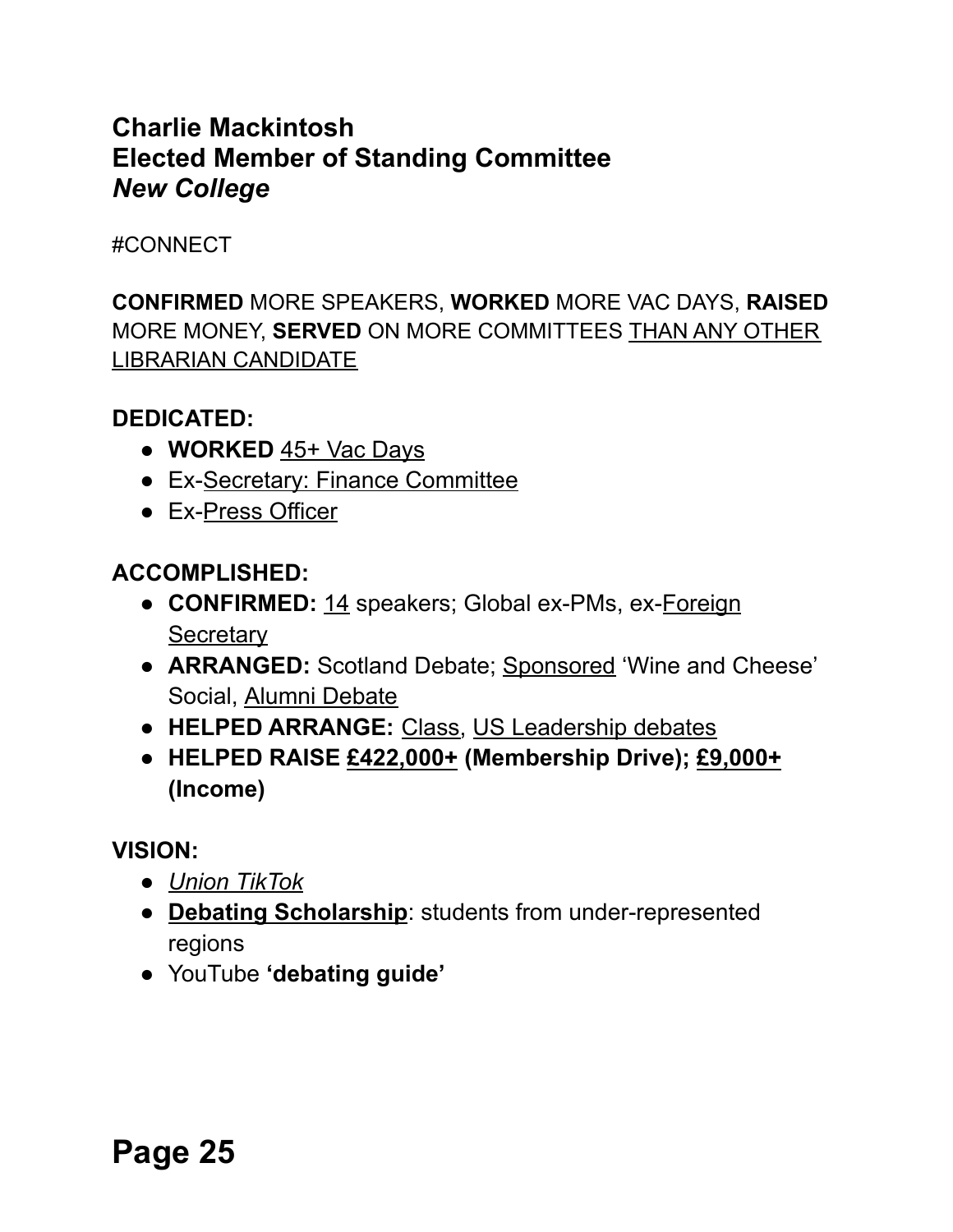# **Candidates for President**

## **Ambika Sehgal Elected Member of Standing Committee** *Lincoln College*

#CONNECT

**MORE** SPEAKERS CONFIRMED, **MORE** ACCESS SOCIALS ORGANISED, HELPED RAISE **MORE** MONEY FOR THE UNION THAN ANY OTHER PRESIDENT-ELECT CANDIDATE

#### **DEDICATED:**

- **CONFIRMED** 6 speakers: Nobel Peace Prize-Winner, Jeffery Archer, Jenny Packham
- **HELPED RAISE** *£430,000+* **(£422,000 in membership drive, £8,000 in sponsorship)**
- *●* **ARRANGED** TT21 Art Debate
- *●* **FACILITATED**: Social Justice Debate; Meritocracy Debate; Liberty Debate
- Secretary to Access Committee
- *Ex-Secretary of Secretary's Committee*
- *●* **INTEREST FROM** *The Crown actor*

# **ACCOMPLISHED:**

- **RESPONSIBLE FOR**: *Girls' Night In* Statement; solidarity closure of the Members' bar
- **ORGANISED**: Women's Karaoke Night TWICE; Union's *Girls' Night In* Film Screening; Musical Mercredi
- Entz CHAIR; managed **£3000+** budget
- Raised *£6000+* for **charity** fashion fundraiser

**VISION:**

- *All event live-streams* for members
- Union bar loyalty card *FREE DRINKS*

**Page 26**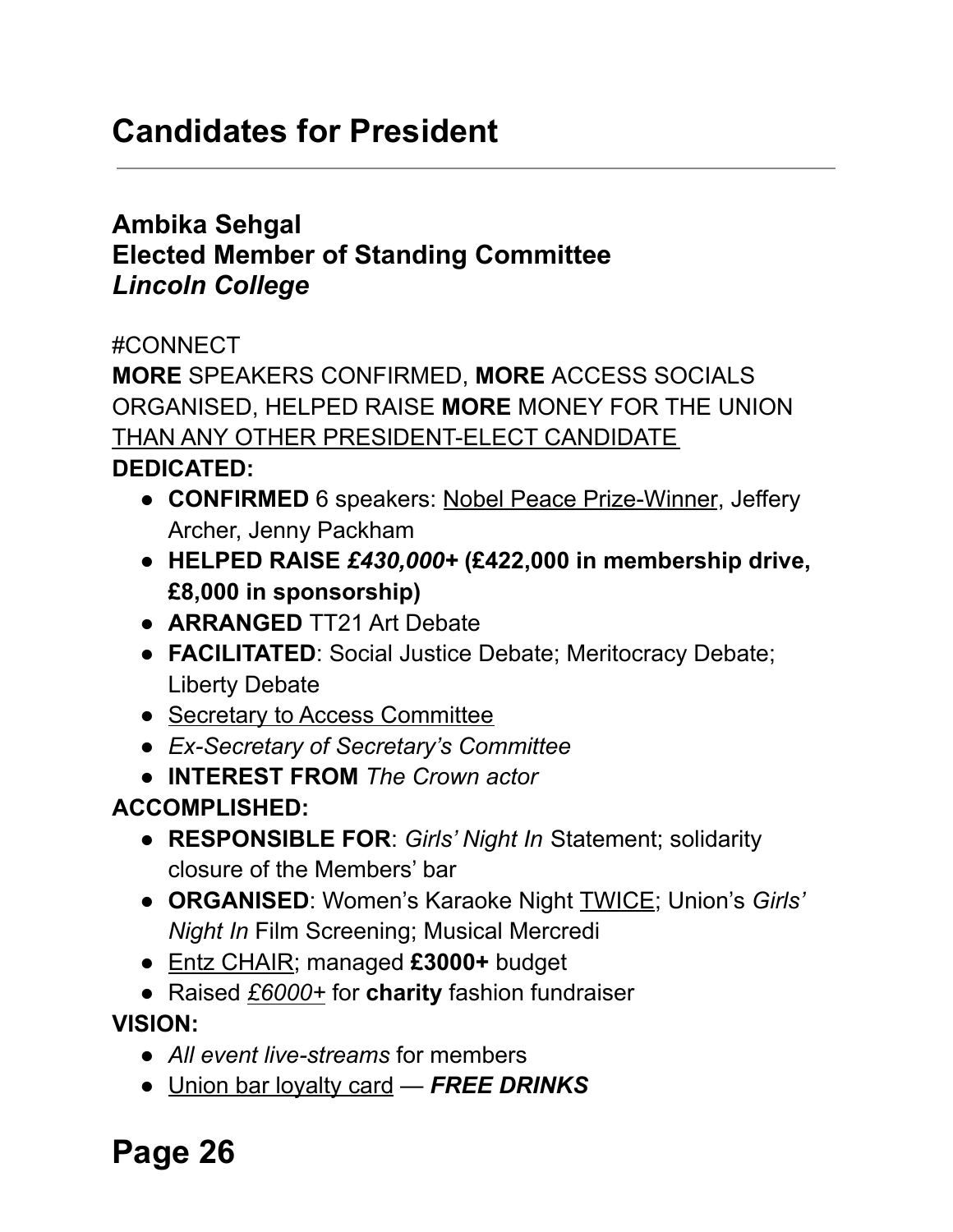- **MORE** *socials with other societies!*
- **INCREASE** Access Committee Budget
- **ACCESS**: *remove nomination fees*, increase Vac Day stipend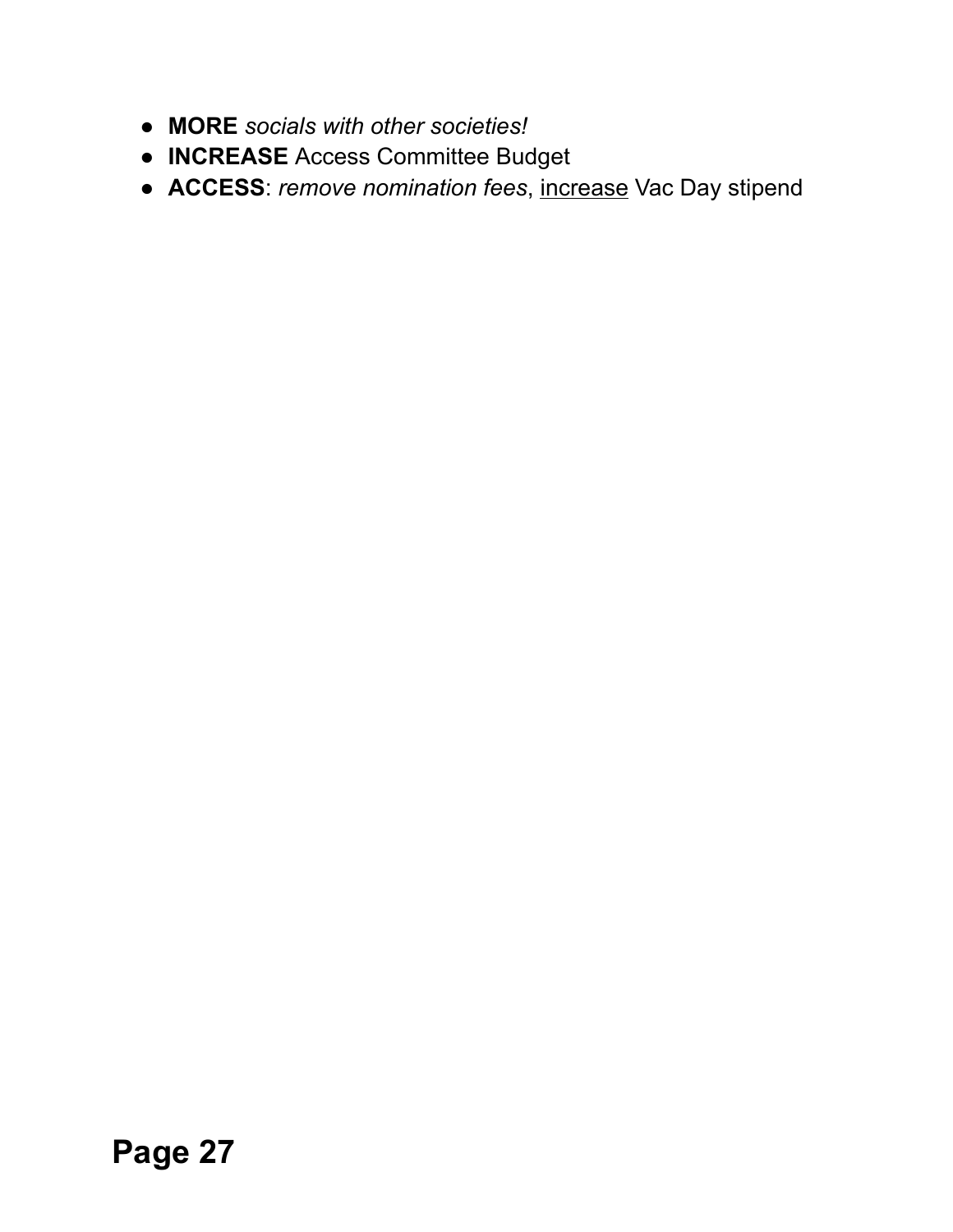### **Michael-Akolade Ayodeji Librarian** *University College*

#### **#INSPIRE**

**HOSTED MORE** EVENTS, **SERVED MORE** TERMS, **CHAIRED MORE** COMMITTEES **THAN ANY OTHER PRESIDENTIAL CANDIDATE**

### **EXPERIENCED:**

- WORKED **70+** Vacation Days- *MORE THAN ANY OTHER PRESIDENTIAL CANDIDATE*
- **Arranged Beyond Meat Debate, Oversaw Social Justice and** US Debate
- **CHAIRED 3 Committees:** Library, Secretary's, Bar Strategy
- Ex Secretary and Ex Disabilities Officer
- Completed *3 Library Booklists*

### **COMMITTED TO GROWTH:**

- INTRODUCED **Librarian's Book Club**
- **Helped Raise £422k+ in Membership Drive**
- Helped Arrange *Black History Month Debate*

### **ACCOMPLISHED:**

- **President** of University-Wide Society
- *RAISED £1500+* for MENTAL HEALTH Charities!
- **Only Presidential Candidate** to CONVENED and **JUDGED Oxford Schools** Regionals
- **HELPED RAISE £250,000+** for Telethon Campaign
- Mental Health: **Former MIND Strategy Consultant**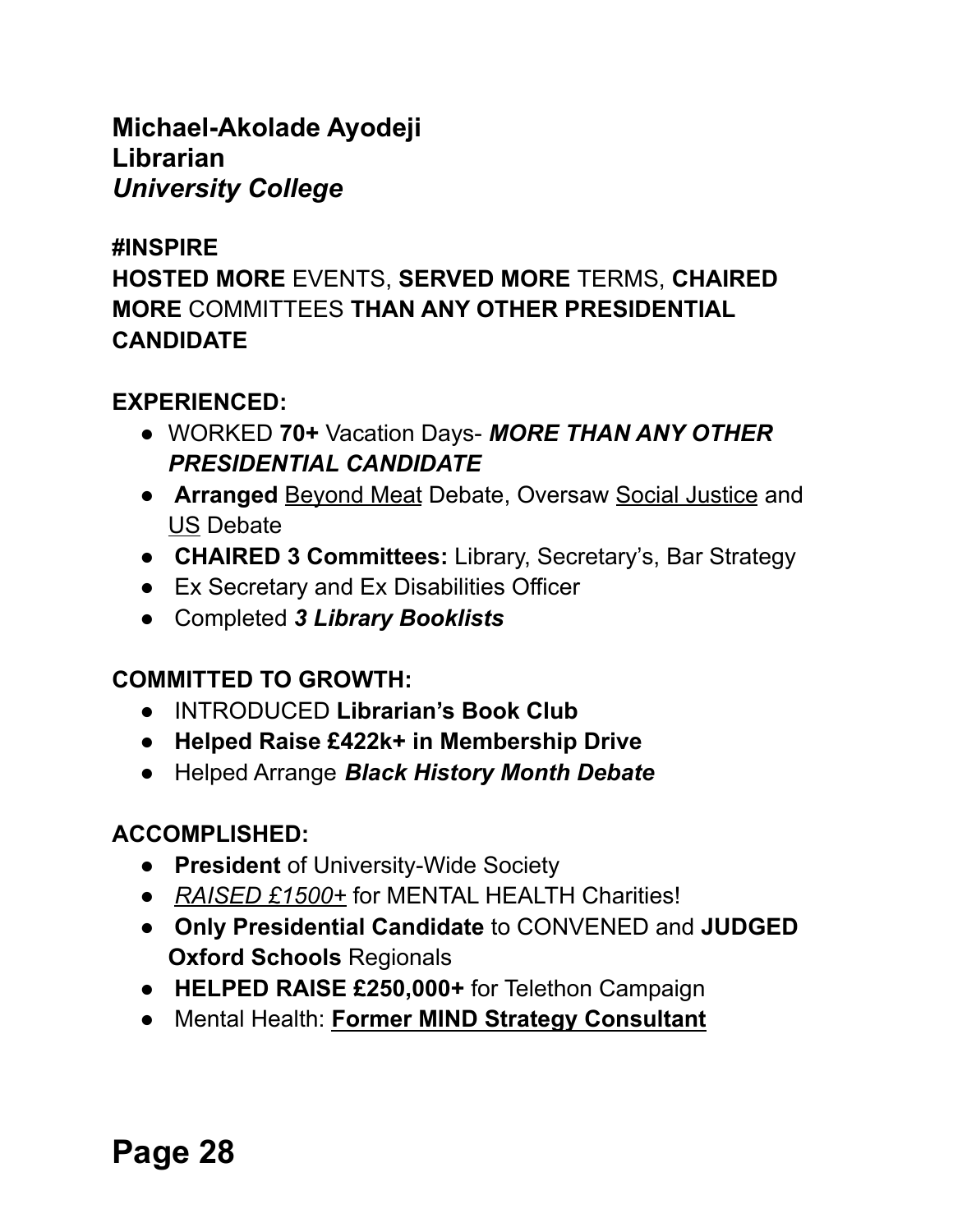**INSPIRE A WELCOMING AND INCLUSIVE UNION:**

- **Tackle external Misconception: Demystifying the Union**
- **CULTURAL SOCIETY COLLABORATION**